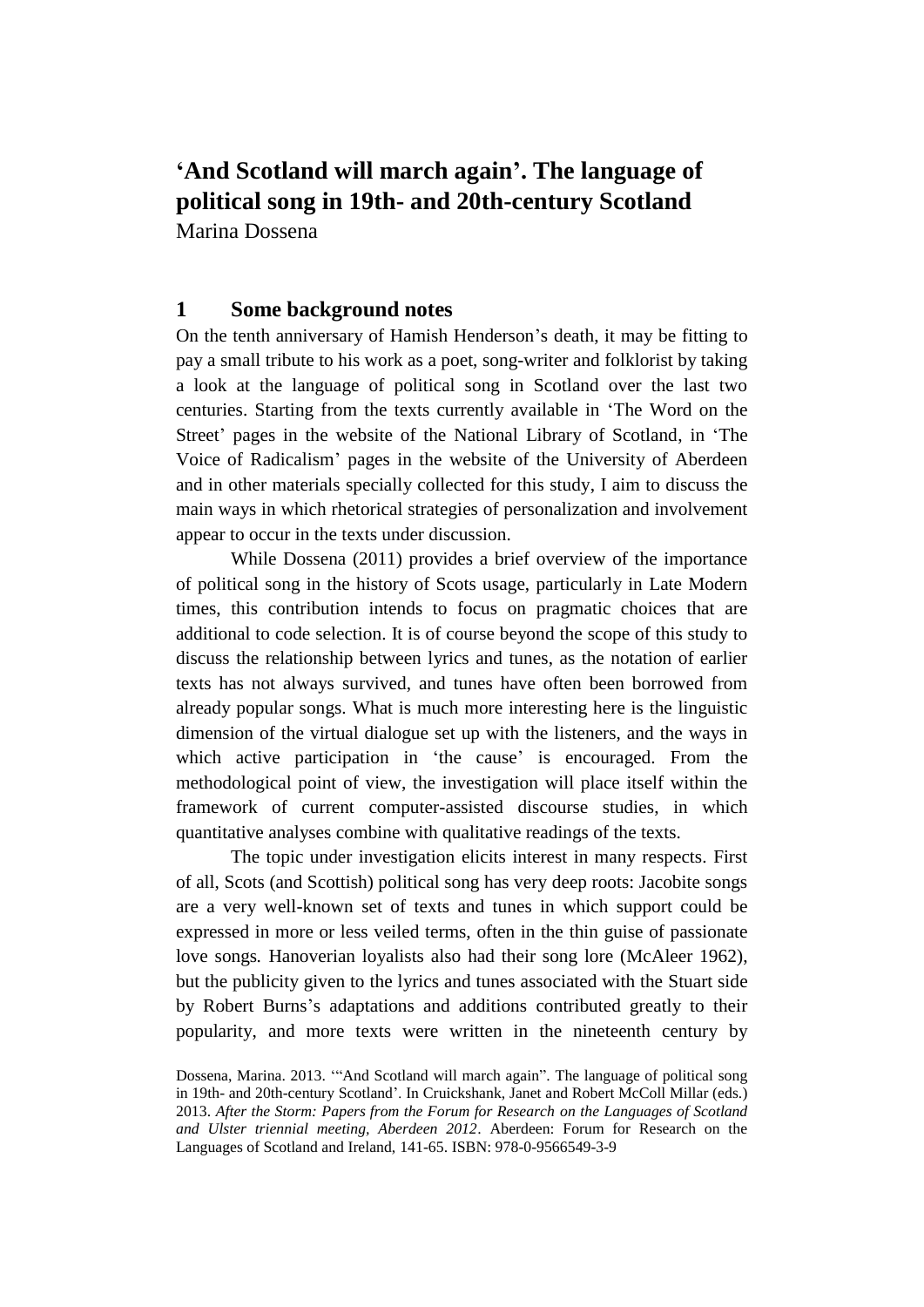important literary figures like James Hogg and Lady Nairne. Nor could we dismiss emigration songs as devoid of political interest: frequent references to the causes of emigration, whether in resignation or in despair, convey specific stance on such causes. Indeed, in the nineteenth century, broadsheet ballads and songs were powerful tools of political propaganda on the occasion of (local) elections. Finally, the twentieth century has witnessed countless occasions for marches in which the humorous adaptation of popular tunes or the creation of new ones enabled the expression of popular feelings that it might have been difficult to articulate in other as efficient ways. Among these, McVicar (2010) and McCulloch (2011) discuss the musical counterculture of the 1960s.<sup>1</sup> Protest songs and appeals for reform (often in relation to the choice of a certain candidate or course of action) thus make up a complex body of texts in which various pragmatic strategies are seen to be at work: the listeners' interest and solidarity are invoked or assumed to be shared through skilful use of linguistic choices meant to make the text acceptable and indeed memorably appealing. While verbal aggression is not unknown, humour is often employed to redress the most serious face-threats, or in fact to stress them, such as we see in the hyperbolic statements of the flyting tradition. Also, the occurrence of proper names may identify the actual object of praise or indeed of insults, providing readers with a specific target for solidarity or contempt. The main linguistic strategies employed in these texts may therefore provide a worthwhile object of study; although it might appear that some features are actually typical, such as exhortations and repetitions, which in many languages have been a predictable form of poetic appeal throughout the centuries, a more accurate investigation of the lyrics is in order for the identification of patterns beyond quantitative data.

## **1.1 The corpus under investigation: Scots and (Scottish) English texts**

The corpus on which this study is based comprises the texts of 65 songs and ballads; while the vast majority of these (58) date from the nineteenth

 $\overline{a}$ 

<sup>&</sup>lt;sup>1</sup> In addition, see the songs listed at

<http://www.scotsindependent.org/songbook/index.htm> and

[http://www.scottishrepublicansocialistmovement.org/Pages/SRSMSongbook.aspx.](http://www.scottishrepublicansocialistmovement.org/Pages/SRSMSongbook.aspx) Useful resources on this topic are at the Centre for Political Song of Glasgow Caledonian University, [http://www.gcu.ac.uk/politicalsong/.](http://www.gcu.ac.uk/politicalsong/) As for the material collected by Hamish Henderson, the archives of the School of Scottish Studies in Edinburgh and the online 'Kist o Riches' [\(http://www.tobarandualchais.co.uk/\)](http://www.tobarandualchais.co.uk/) are invaluable repositories (see Bort 2011). On Henderson's activities as a scholar and a folklorist, see Neat (2007-2009).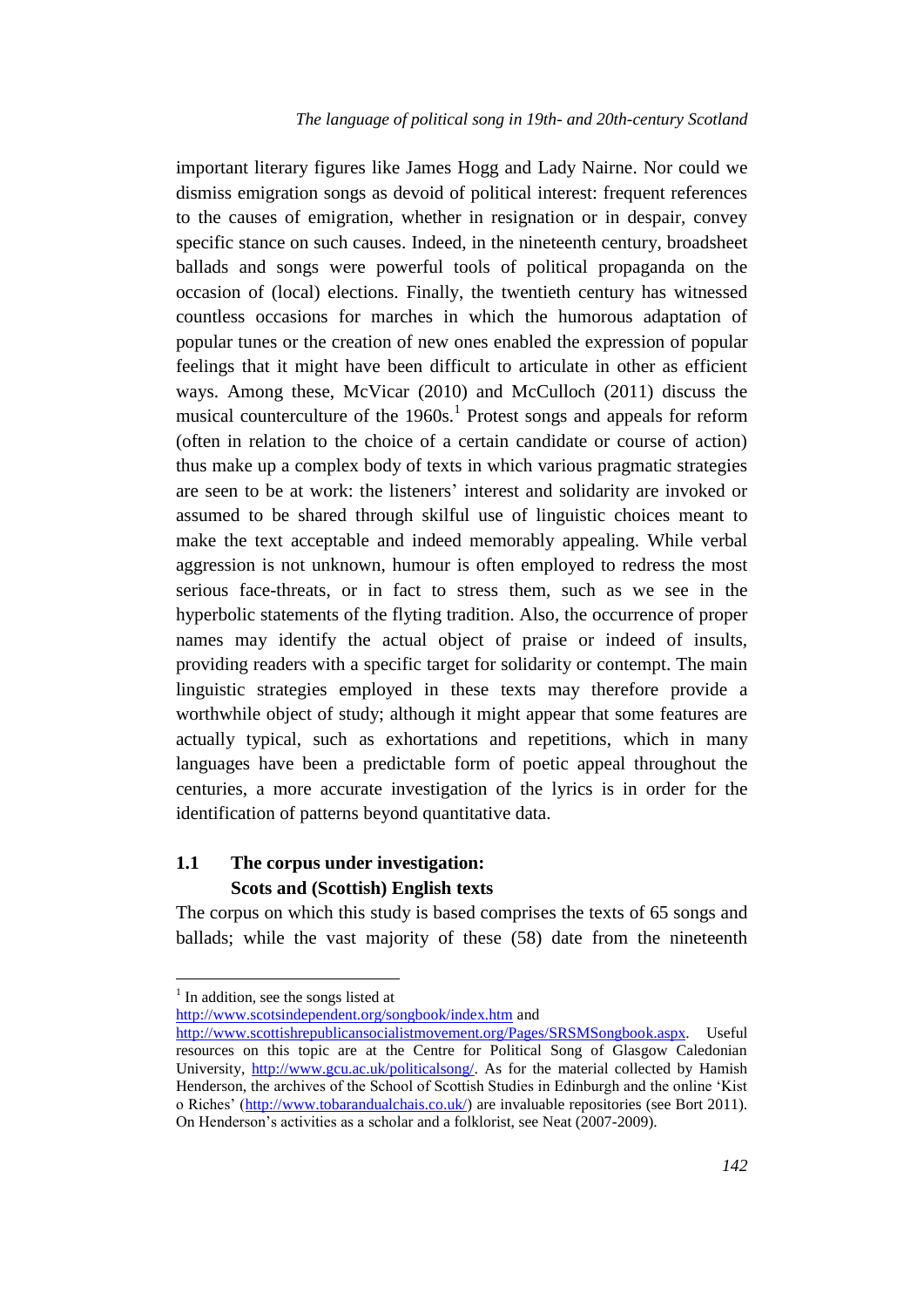century, seven well-known twentieth-century texts have been included in an attempt to see how far these may and actually do reflect older pragmatic patterns. The decision to focus on the nineteenth century is dictated by an interest in popular writing and culture of the times, with the aim to shed more light on what uses were frequent in Late Modern English, beyond what is observed in literary and normative texts. As regards language, 38 texts are (mostly) in English and 27 are (mostly) in Scots; however, the well-known Scots-English continuum<sup>2</sup> that is such an important trait in many texts, not least literary ones, makes it difficult to assess the extent to which some texts could be placed in one category or the other, and indeed it is the occasional occurrence of a Scots word or phrase that may function as a kind of 'wink' to the listener, such as in the example below, in which Scots occurs at the beginning and towards the end of the text – in the former case it is to draw the attention of the audience; in the latter, it is to frame a proverbial saying ('The De'il maun hae his ain!'):

### **The Bells are a' ringing (1832)**<sup>3</sup>

O cam' ye down frae London, man, Or cam' ye here yestreen? Then sit down in the muckle chair. And tell us what ye've seen.

That the bells are a' ringin', And the folks are a' singin', And the Tories they are swingin', By the necks fast at hame.

O yes, the news indeed are great, For the noble Earl Grey Has made the Bills for to pass, And freedom's won the day.

There is mirth and there is joy, In cottage and in hall;

 $\overline{a}$ 

<sup>&</sup>lt;sup>2</sup> According to Henderson (1983: 101), 'a curious 'bilingualism in one language' has been a characteristic of Scots folksong at least since the beginning of the seventeenth century'.

<sup>3</sup> Dedicated to the passing of the Great Reform Act of 1832, which extended the franchise to numerous middle-class men, but not to the working classes.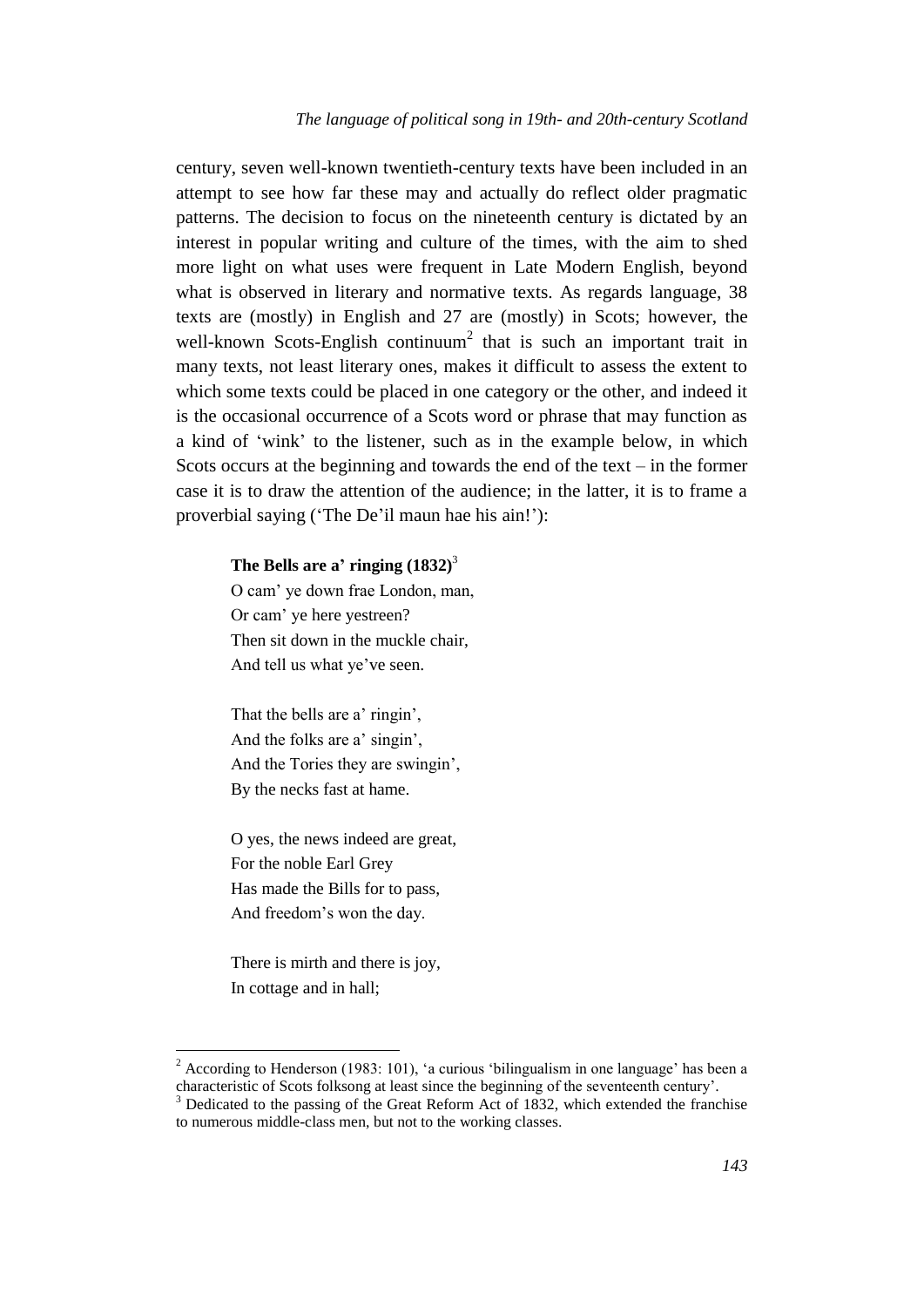For Liberty bids us rejoice, And we obey her call.

The Tories they are wearing off, Corruption's growing blue, And we never were so happy; A' our days, as we are now.

And who will now presume To usurp our rights again, O gie them hemp enough, my lads, The De'il maun hae his ain!

Hear's a health to every man, And worthy Joseph Hume, Liberty in after times, Shall smile upon his tomb.

Indeed, Scots does seem to occur more frequently in the more aggressive texts. As noted in an earlier, preliminary study (Dossena 2011: 3), political activism seems to manage both form and content, with language choices that convey the encoder's political attitude to specific language policies; in Jacobite and emigrant songs we find typical overt Scotticisms like *bonnie, lad, claymore, glen, shieling* and *clansmen*, but syntax is normally English, with the exception of modal usage like in *will ye no*, or verb forms like *kent* and *wad*. This is even more the case in music hall pieces, where a sprinkling of Scots words, such as *gloaming*, is deemed sufficient to give the song a distinctly tartanized flavour. In fact, such language choices only reinforce the role of English as the standard medium. In political satire, instead, such as in the Tory pamphlet *Whig-Radical Festival Extraordinary!* (1835 – see *The Voice of Radicalism*), or indeed in Hamish Henderson's texts, Scots is used as a fully-fledged 'language of the people' (Donaldson 1989).<sup>4</sup>

In the 1830s the tensions between the Tories, the Whigs and the Radicals gave rise to many texts, and indeed the corpus under investigation includes several references to Sir John Campbell, a London-based lawyer and Whig who stood as a Parliamentary candidate for Edinburgh in 1834, 1835 and 1837, and to James Aytoun (1797-1881), a well-known member of

<sup>&</sup>lt;sup>4</sup> On Henderson's attitudes to Scots and poetic diction (and divergences with Hugh MacDiarmid in that respect), see Finlay (1998) and Gibson (2009).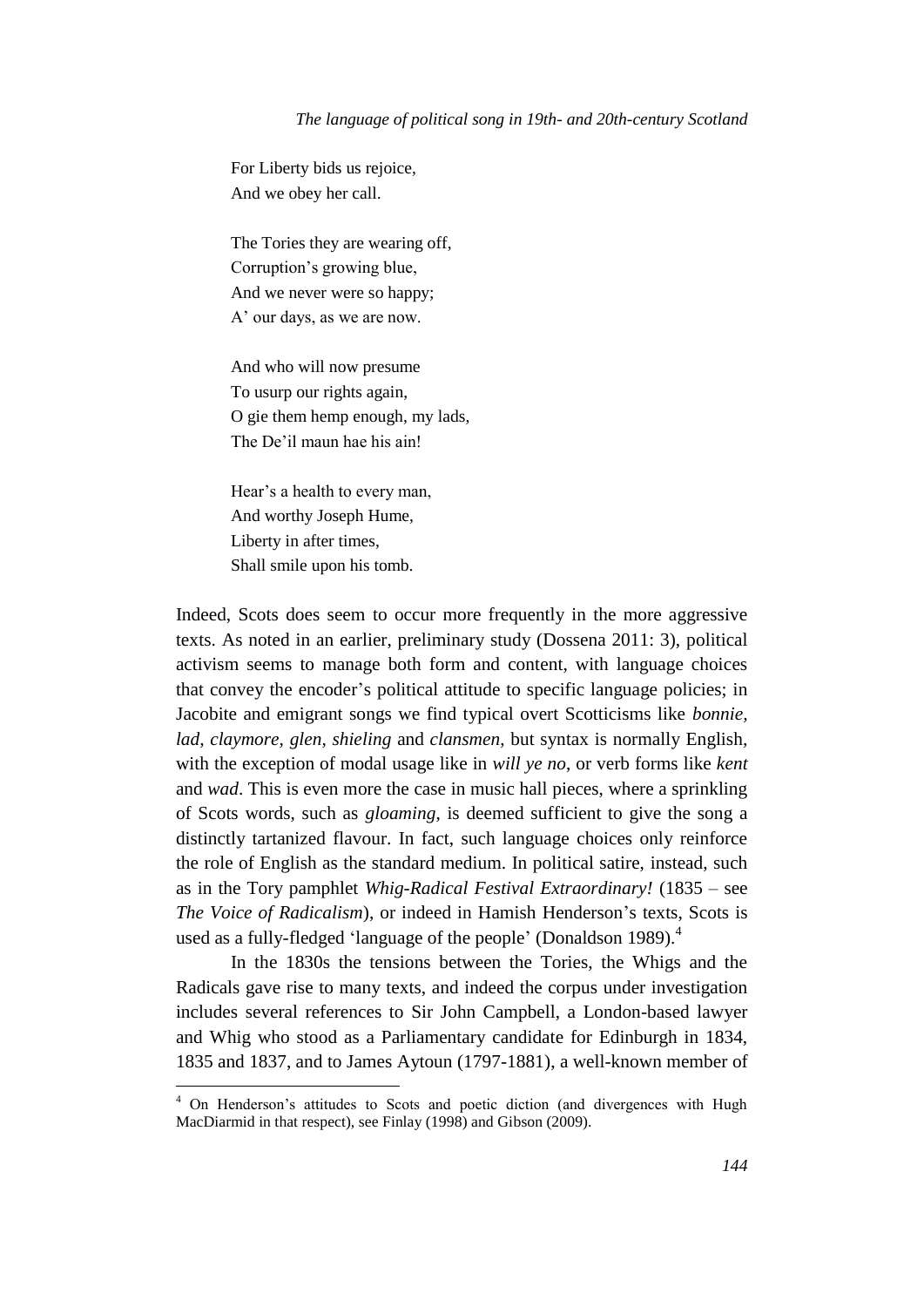the Radical Party in Edinburgh, who stood in the same election. Similarly, Lord James Abercrombie (1776-1858) is mentioned several times: also a Whig, he was MP for Edinburgh from 1832-9, and Speaker of the House of Commons from 1835-9.

In the quotation below, Campbell is criticized in Scots for his London commitments, supposed to have tainted his identity:

**Anither New Sang**. Air "Wae betide the Whigs o' Fife" **(1830-40)** I. He swears that he was cleck'd in Fife That he's lo'ed Scotland a' his life, That o' her cause in every strife He will be the promoter. An' aff he's set frae Lunnon town Wi' English law an' English gown, An' to Auld Reekie he is born To catch a Scottish voter. […]

#### III.

A Scotsman! faith ye're bauld to own't, Ye've fyled your nest and then ye've flown't, An' never ance looked back upon't, Since frae it ye could totter. The cockney wi' his buttered toast Has sought us out since you were lost-I think ye scarce your birth should boast Before a Scottish voter.

On the other hand, Aytoun is praised in perfectly standard English, which suggests that  $-$  in this debate  $-$  choice of code is not necessarily related to more or less radical views.

## **Aytoun, The Friend of the People!!** A New Song.

Tune "Arethusa" **(1830-40)** Come all Reformers of the Town, Since Jeffrey now has got the Gown, And pitch your voice to the highest tone, To sing huzza for Aytoun. He is a friend to liberty,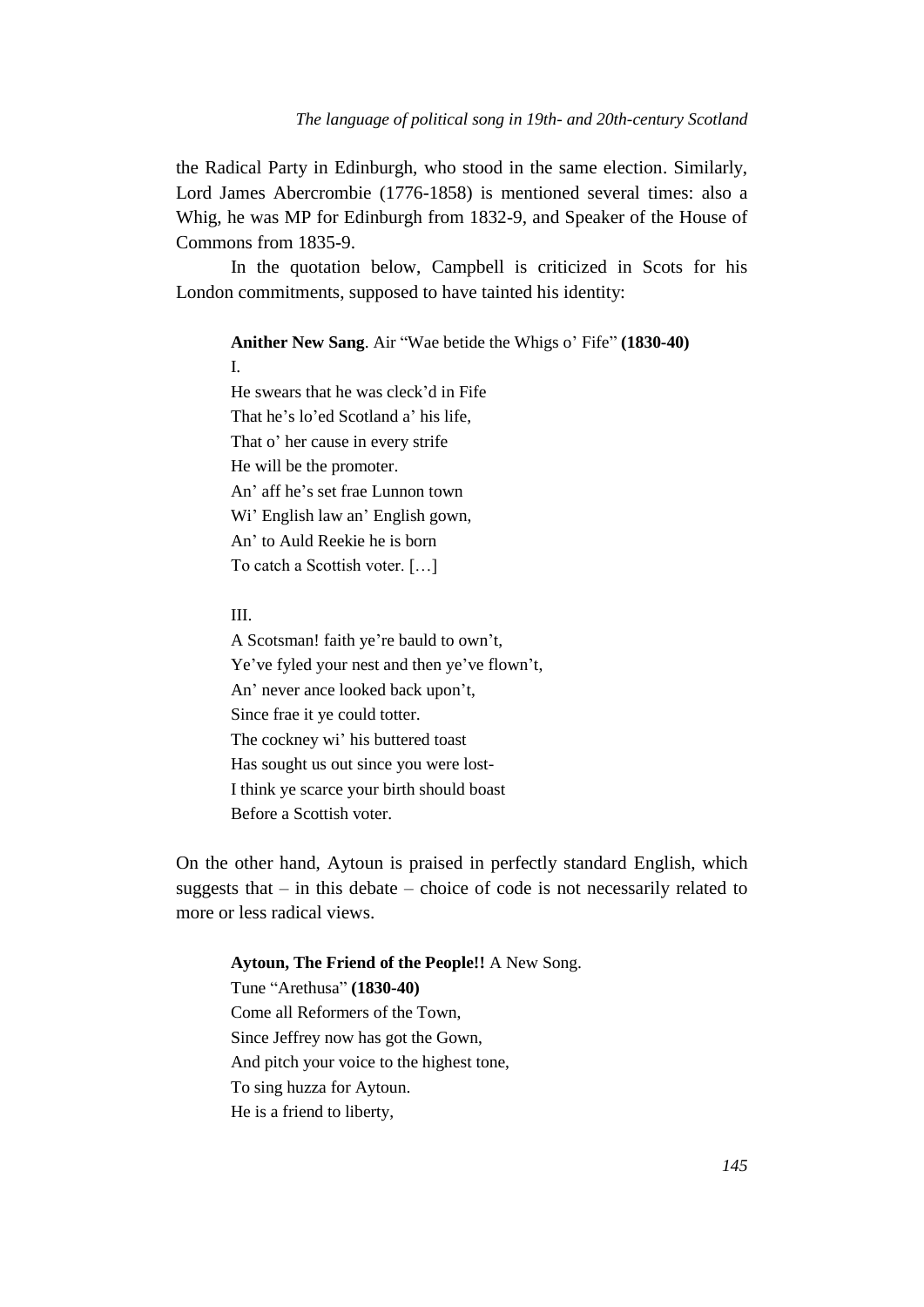Free trade and prosperity; He's a friend to our cause, He shall gain applause; When the whigs against him shall take the field, Aytoun shall ne'er to their standard yield, Huzza for honest Aytoun.

Abercrombie, instead, is given a Scots diminutive in the following example:

**A New Whig Garland.** Tune "A begging we will go" **(1830-40)** [...] there's Jamie Abercrombie, lads, A town's-bred bird, I swear, Who to your cause and interests true, No pains did ever spare.

The attitude to Scots is quite different in the twentieth-century texts pertaining to the anti-Polaris campaign of the 60s. Most typically, this is seen in the 1962 album by the Glasgow Song Guild, *Ding Dong Dollar*, 5 which includes *Coronation Coronach*, a republican text arguing for its views first and foremost on historical reasons:<sup>6</sup>

Noo Scotland hasnae got a King, An it hasnae got a Queen; For ye cannae hae the second Liz When the first yin's never been

In the texts authored by Hamish Henderson, instead, the poetic quality of Scots is the most significant trait to emerge  $-$  a trait that had already been stressed in Burns's Jacobite poems, such as *The Lovely Lass of Inverness*  $(1794)$ :<sup>7</sup>

 $\overline{a}$ 

 $<sup>5</sup>$  In the title song, to the tune of 'She'll be coming round the mountain', the chorus sings:</sup> Oh ye cannae spend a dollar when ye're deid, No ye cannae spend a dollar when

ye're deid

Singing, Ding Dong Dollar, everybody holler, Ye cannae spend a dollar when ye're deid.

On the creation and adaptation of lyrics as a collective effort see McCulloch (2011). 6 See the notes in the Smithsonian Folkways site:

[http://www.folkways.si.edu/TrackDetails.aspx?itemid=17883.](http://www.folkways.si.edu/TrackDetails.aspx?itemid=17883)

<sup>7</sup> On the links between Scots, poetic diction and nationalism see, most importantly, McClure (2000).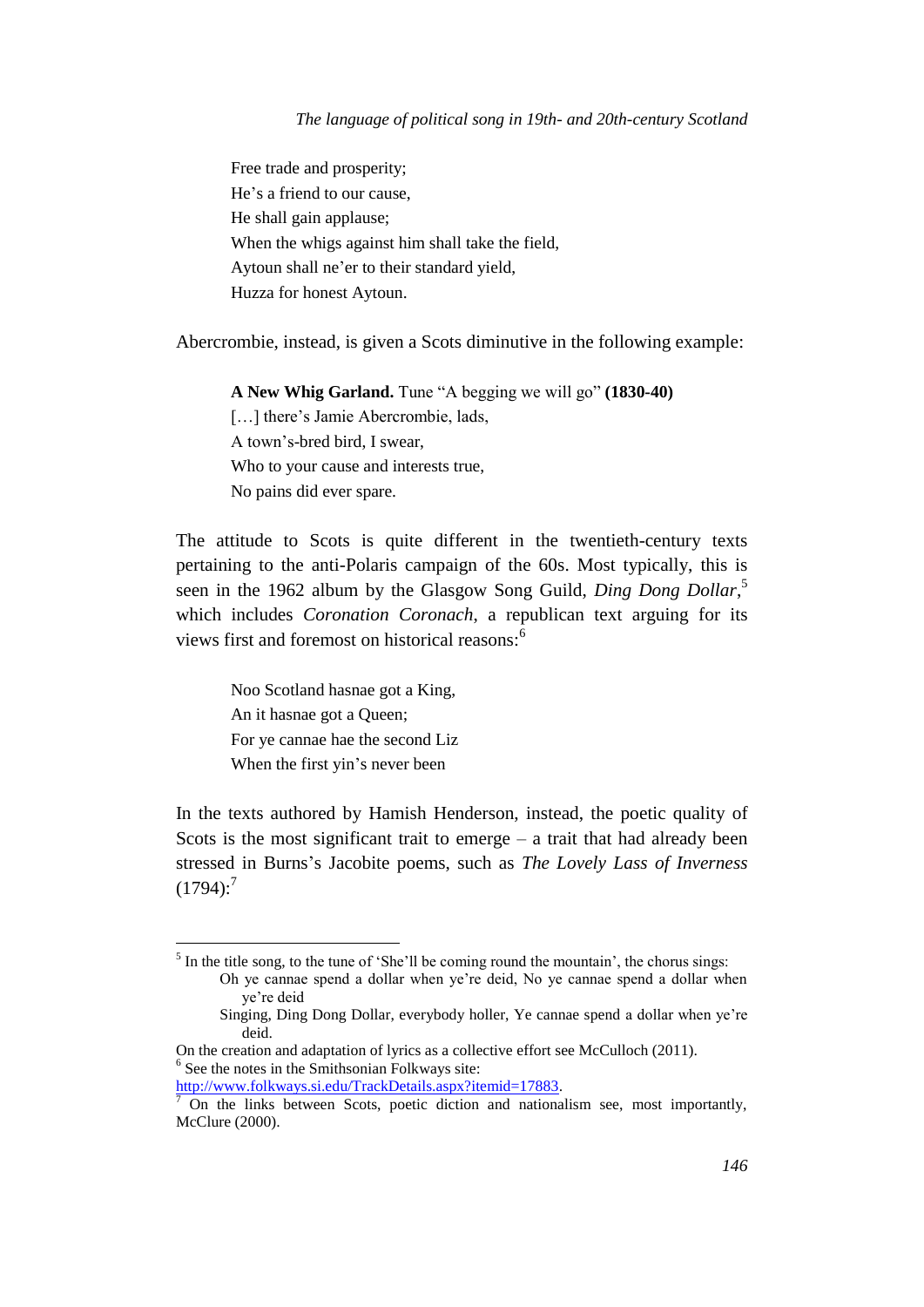The lovely lass [o'](http://www.robertburns.org/works/glossary/1208.html) Inverness, [Nae](http://www.robertburns.org/works/glossary/1179.html) joy nor pleasure can she see; For, [e'en](http://www.robertburns.org/works/glossary/590.html) to morn she cries, alas! And aye th[e saut](http://www.robertburns.org/works/glossary/1384.html) tear blin's her e'e. "Drumossie moor, Drumossie day-A waefu' day it was to me! For there I lost my father dear, My father dear, and brethren three. "Their winding-sheet the bluidy clay, Their graves are growin' green to see; And [by](http://www.robertburns.org/works/glossary/291.html) them lies the dearest lad That ever blest a woman's e'e! "Now [wae](http://www.robertburns.org/works/glossary/1775.html) to thee, thou cruel lord, A [bluidy](http://www.robertburns.org/works/glossary/196.html) man I trow thou be; For mony a heart thou has made sair, That ne'er did [wrang](http://www.robertburns.org/works/glossary/1894.html) to thine [or](http://www.robertburns.org/works/glossary/1212.html) thee!"

Henderson's *Freedom Come All Ye* (1960, in Ross 2000: 143) opens with the memorable image of 'mair nor a roch wind blawin' through the great glen o the warld the day', a metaphor of peace, freedom, and equality which is clearly easy to interpret in the light of the anti-imperialistic campaigns of the time, but which may also sound prophetic when we think of the 'black boy frae yont Nyanga<sup>38</sup> who 'dings the fell gallows o' the burghers doon', and are tempted to relate this – again metaphorically – not only to the figure of Nelson Mandela, but also, in a contemporary context, to another figure who would make history: the first African*-*American President of the United States of America, Barack H. Obama:

Roch the wind in the clear day dawin' Blaws the cloods heelster-gowdie o'er the bay But there's mair nor a roch wind blawin' Through the great glen o' the warld the day It's a thocht that would gar oor rottans A' thae rogues that gang gallus, fresh and gay

 $\overline{a}$ 

<sup>8</sup> Nyanga is a township in Cape Town, South Africa, in which protests occurred against the apartheid laws passed in 1960. Henderson also wrote other songs about South Africa, the most famous of which is probably *Rivonia* (in Ross 2000: 150-151), based on the tune of a Spanish Civil War song, 'Ay Carmela'. Mandela and Henderson met when the former was presented with the Freedom of the City of Glasgow in 1993.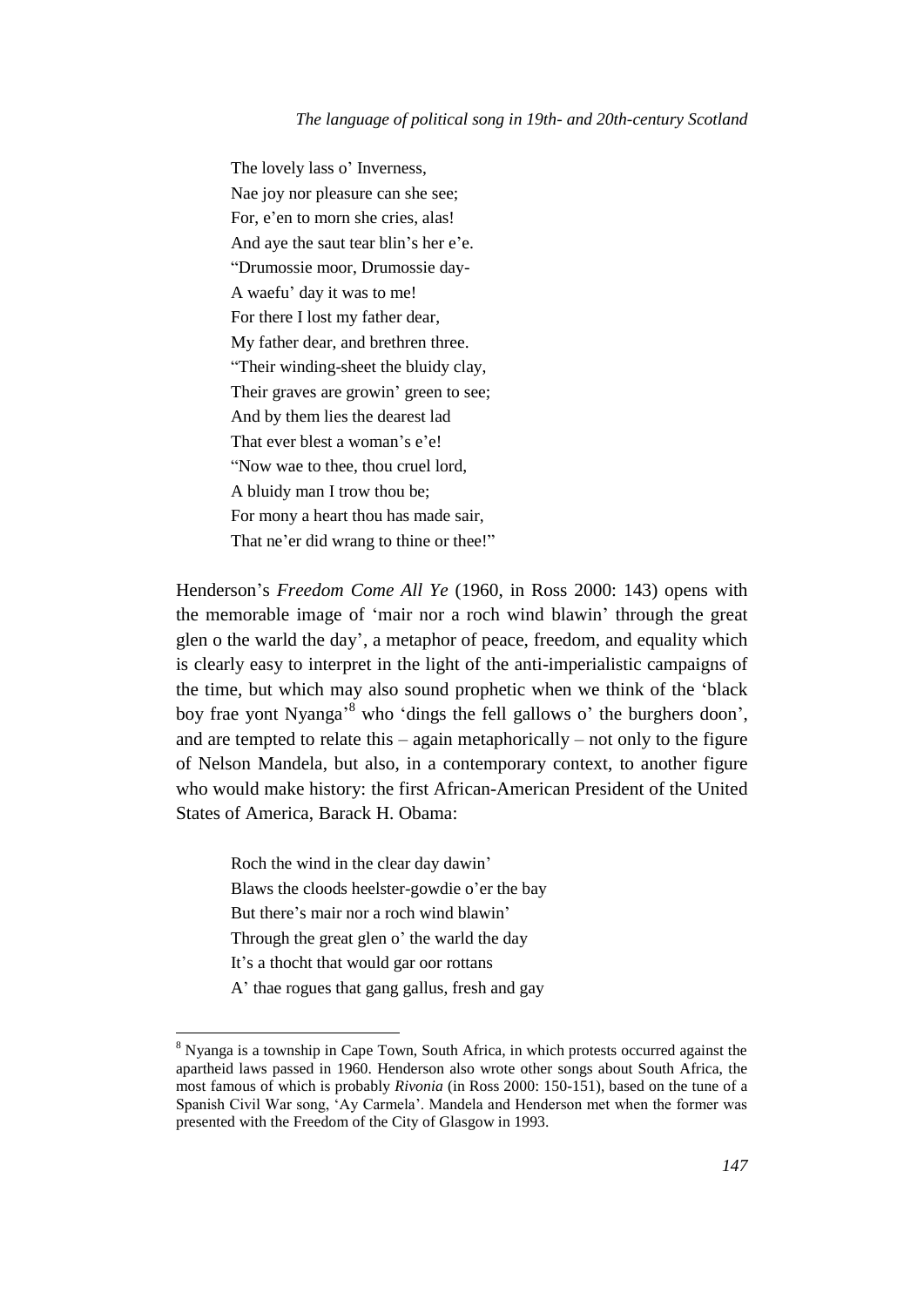Tak' the road tae seek ither loanin's Their ill ploys tae sport and play

Nae mair will our bonnie callants Merch tae war when oor braggarts crousely craw Nor wee weans frae pitheid an clachan Mourn the ships sailin doun the Broomielaw Broken faimlies in lands we've hairriet Will curse 'Scotlan the Brave' nae mair, nae mair Black an white ane-til-ither mairriet Mak the vile barracks o thair maisters bare

Sae come aa ye at hame wi freedom Never heed whit the houdies croak for Doom In yer hoose aa the bairns o Adam Will find breid, barley-bree an paintit room When Maclean meets wi's friens in Springburn Aa thae roses an geans will turn tae blume An yon black boy frae yont Nyanga Dings the fell gallows o the burghers doun.

While metaphors are of course one of the basic tools of poetic diction, in an earlier text, *John McLean's March* (1948, in Ross 2000: 126-127), Henderson had used Scots as the language of the people, actually imitating speech among friends and comrades of diverse geographical provenance:

Hey Mac, did you see him as he cam' doon by Gorgie Awa' o'er the Lammerlaw or north o' the Tay Yon man is comin' and the hale toon is turnin' oot We're a' sure he'll win back tae Glesga the day

The jiners and hauders-on are marchin' frae Clydebank Come on noo and hear him he'll be ower thrang tae bide Turn oot Jock and Jimmy leave the crane and the muckle gantry Great John MacLean has come hame tae the Clyde

Argyle Street and London Road's the route that we're marchin' The lads frae the Broomielaw are here tae a man Hey Neil whaur's your hauderums, ye big Hielan' teuchter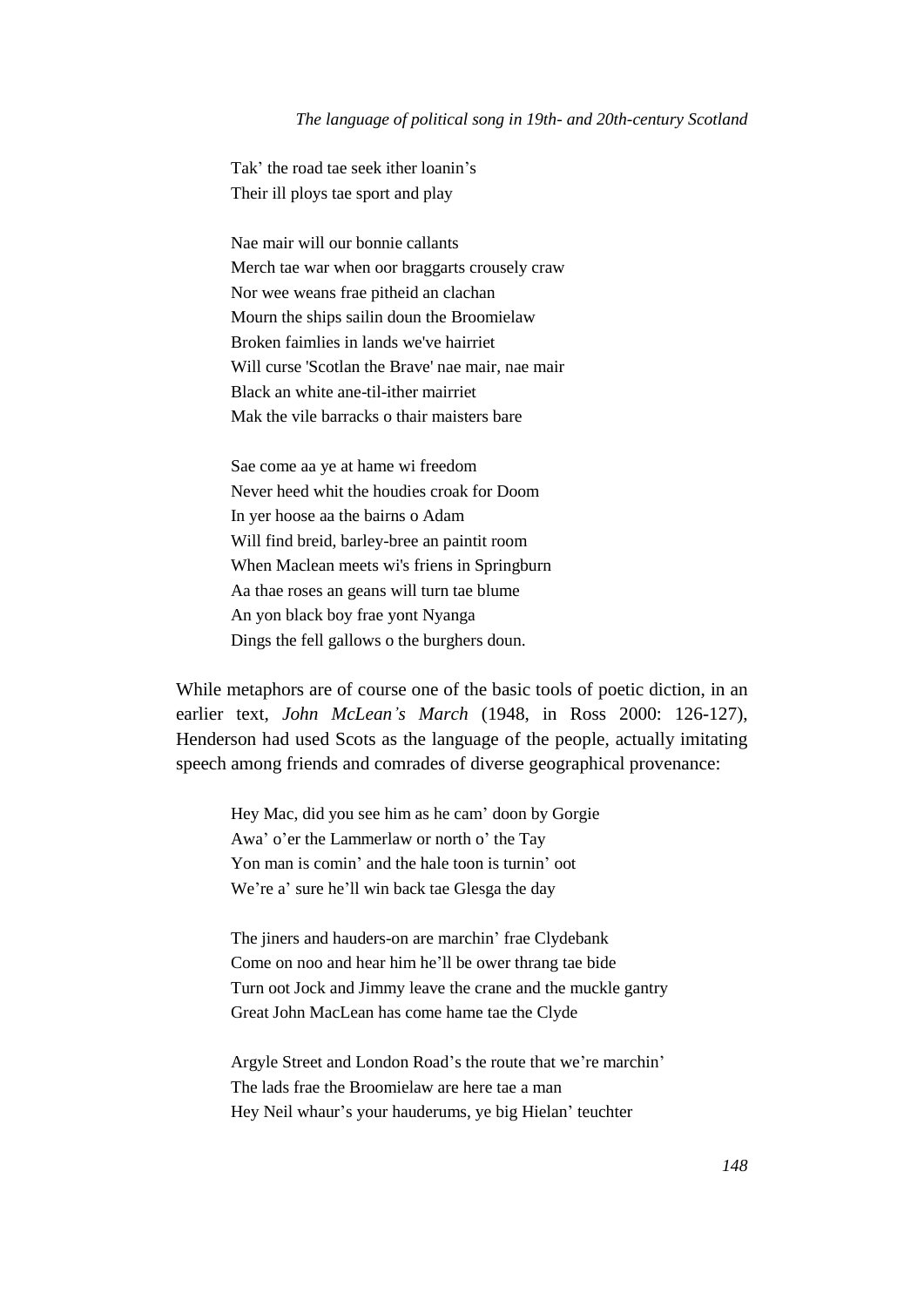#### *The language of political song in 19th- and 20th-century Scotland*

Get your pipes mate an' march at the heid o' the clan

Hello Pat Malone, I knew you'd be here, son The red and the green, lad, we'll wear side by side The Gorbals is his the day and Glesga belangs tae him Great John MacLean has come hame tae the Clyde

Forward to Glesga Green we'll march in good order Wull grips his banner weel (that boy isna blate). Ay there, there's Johnnie noo – that's him there, the bonnie fechter, Lenin's his fiere, lad, and Liebknecht's his mate.

Tak' tent when he's speakin', for they'll mind what he said here In Glesga, oor city – and the haill warld beside. Och aye, lad, the scarlet's bonnie: here's tae ye, Hielan' Shony Oor John MacLean has come hame tae the Clyde

Ah weel when it's ower I'll awa' back tae Springburn Come hame for your tea, John, we'll soon hae ye fed It's hard work the speakin' and I'm sure you'll be tired the nicht I'll sleep on the flair Mac an' gie John the bed

The hale city's quiet noo, it kens that he's restin' At hame wi' his Glesga freends, their fame an' their pride The red will be worn, my lads, and Scotland will march again Great John MacLean has come hame tae the Clyde

Indeed, the imitation of speech is an important element in most texts, which address their audience and attempt to involve them through the use of various personalization strategies; these will be the object of the next sections.

## **2 Personalization strategies in the corpus under investigation**

While the corpus under investigation is clearly too small to enable the identification of reliable quantitative patterns (it comprises 22,507 tokens and 4250 types, for a type/token ratio of 19), it is nonetheless possible to discuss the use of some particularly interesting lexical items, the greater or lesser frequency of which may contribute to the level of involvement and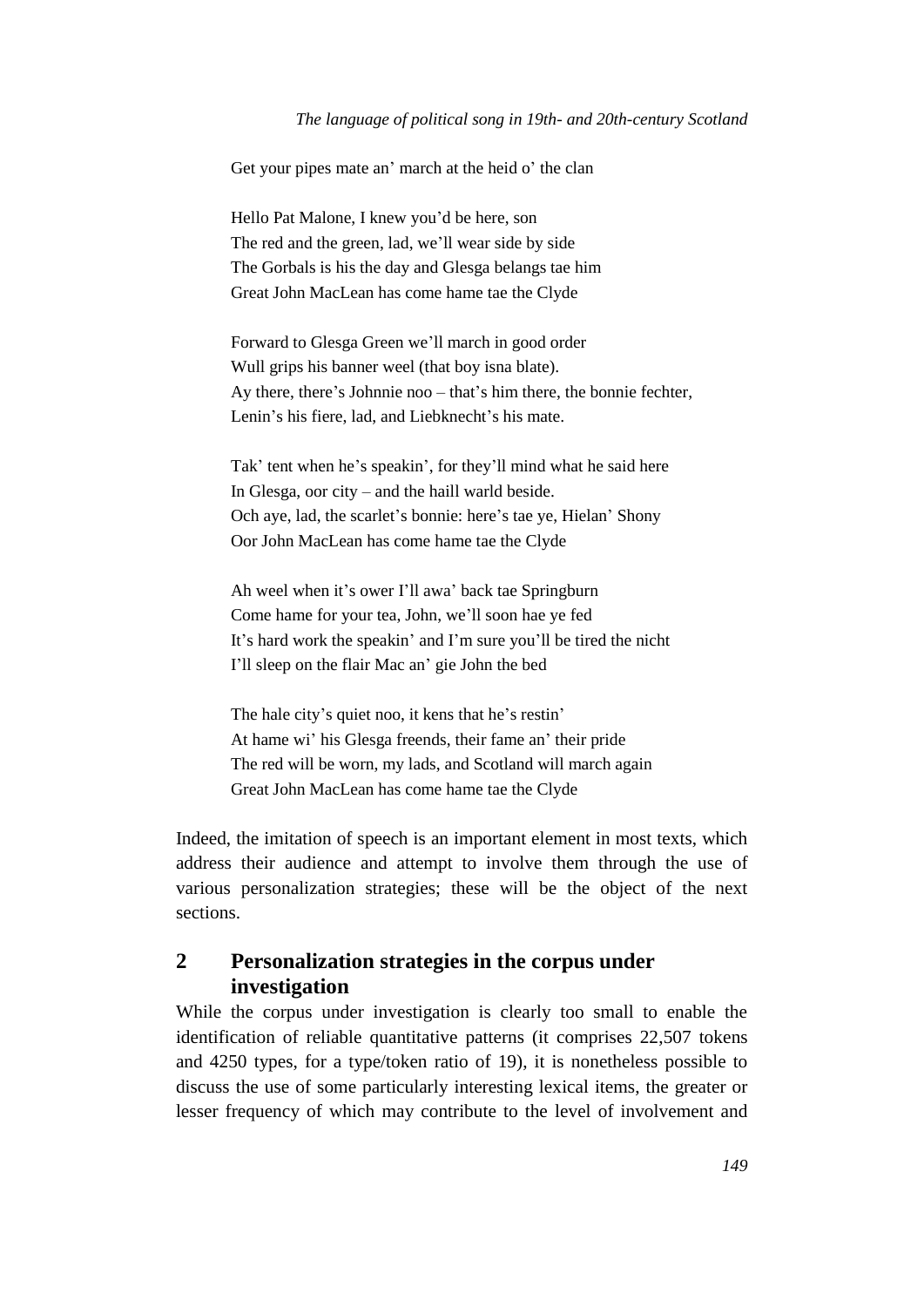personalization achieved in discourse. Such items concern the vocabulary through which political, national and/or social identity is construed, how action is encouraged and expected (happy) outcomes are predicted, and how concepts, actions and protagonists are presented and evaluated.

## **2.1 The construction of identity: proper names, personal pronouns and place names**

As we saw above, protagonists can be named (and nicknamed) so that the referent is identified without ambiguities; on the other hand, general (stereotypical) names like *Mac*, *Jock*, or *Pat Malone*, are emblematic of a certain geographical identity. Indeed, political identity may and often does coincide with national identity; however, a closer look at data may provide further interesting findings, especially when we consider personal pronouns. In Table 1 below, for instance, we see that the typical *us* vs *them* opposition is actually made up of more complex distributions:

| Pronoun     | <b>Occurrences</b> | <b>Pronoun</b>  | <b>Occurrences</b> | Pronoun | <b>Occurrences</b> |
|-------------|--------------------|-----------------|--------------------|---------|--------------------|
| 1ps         |                    | 2 <sub>ps</sub> |                    | 3ps-m   |                    |
| $\mathbf I$ | 223                | Thou            | $\overline{2}$     | He      | 166                |
| Me          | 43                 | Thee            | 10                 | Him     | 75                 |
| My          | 152                | Thy             | 11                 | His     | 178                |
| Mine        | $\mathbf{1}$       | Thine           | $\boldsymbol{0}$   |         |                    |
| Total       | 419                |                 | 23                 |         | 419                |
|             |                    |                 |                    | 3ps-f   |                    |
|             |                    |                 |                    | She     | 25                 |
|             |                    |                 |                    | Her     | 33                 |
|             |                    |                 |                    | Hers    | $\theta$           |
| Total       |                    |                 |                    |         | 58                 |
| 1pp         |                    | 2ps/p           |                    | 3pp     |                    |
| We          | 119                | You             | 117                | They    | 143                |
| Us          | 69                 | Ye              | 123                | Them    | 81                 |
| Our         | 157                | Your            | 88                 | Their   | 97                 |
| Ours        | $\overline{2}$     | Yours           | $\boldsymbol{0}$   | Theirs  | $\theta$           |
| Total       | 347                |                 | 328                |         | 321                |
|             |                    |                 |                    |         |                    |
| Total*      | 766 (40%)          |                 | 351 (18%)          |         | 798 (42%)          |

\* 1915 tokens – the third-person neutral pronoun is omitted, as it occurs in existential or endophoric uses, but not as person deixis.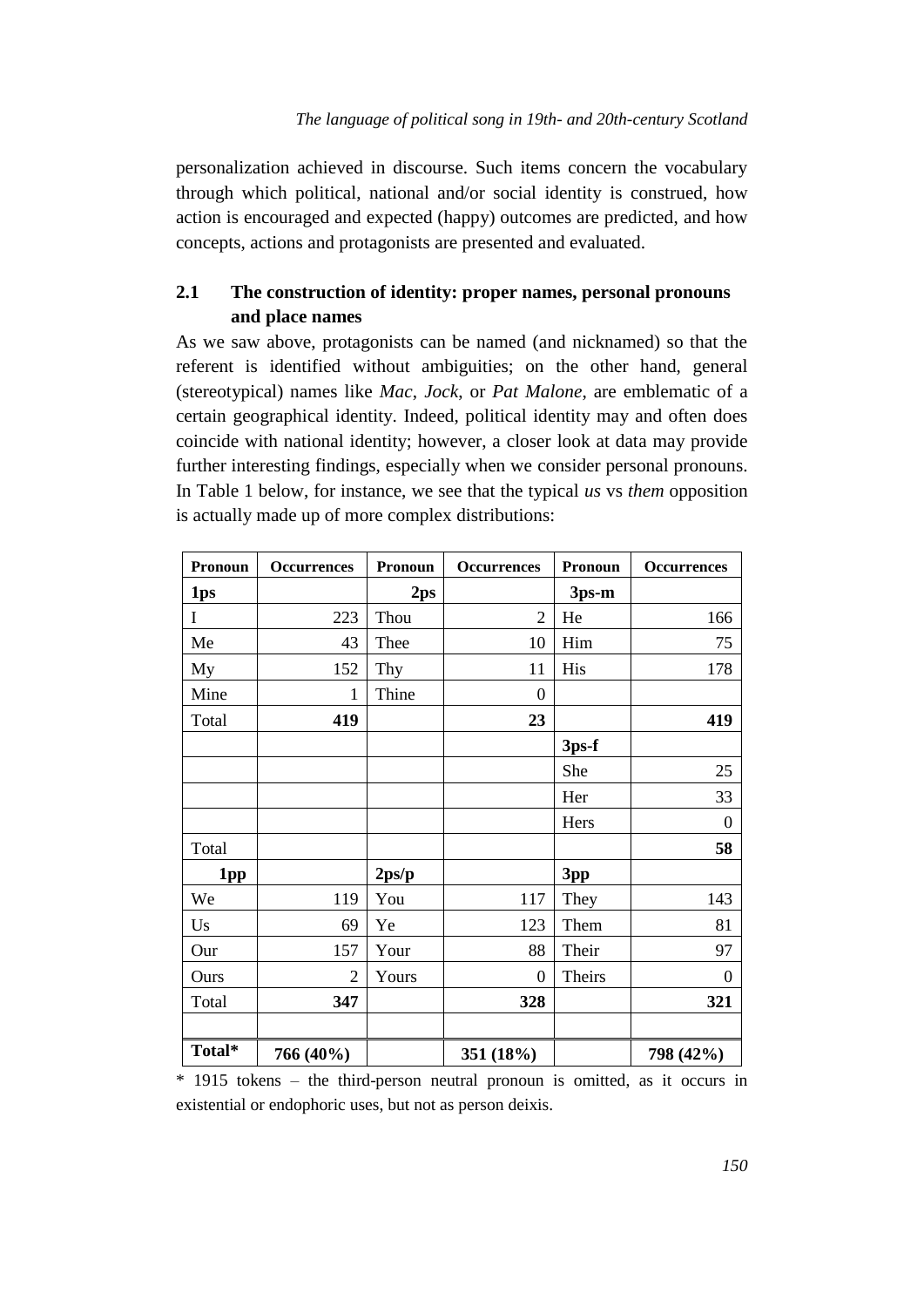### **Table 1 – Frequency of personal pronouns**

First-person uses, which account for about the same percentage as thirdperson ones, are slightly more numerous when singular pronouns are concerned, which seems to indicate that the assumption of personal responsibility for the views that are expressed, or indeed for the actions on which judgement is (indirectly) passed, is more frequent than the expression of collective identity – see the examples below:

#### **Toddlin' In**. Tune "Bonnie Strathyre" **(1835)**

While I keep the rabble aye under my thumb, I'll aye be elected whatever may come. Wi' ilka ten pounder nane's better than I, An' O but I'm proud o' his company. Todlin in, todlin in, I gar the ten pounders come todlin in.

**I still maun be a Baillie**. Tune "Vicar of Bray" **(1835)**

For mony a year, my worthy friends, Ye ken I liv'd a Tory, The Corrupt rotten system I Still made my boast and glory. Retrenchment and Reform were words My vera' soul abhorred; In ilka plan to haud them doun I cordially concurred. Through a' my public life it's been The rule I've practis'd daily, That whether Whigs or Tory's reign, I still maun be a Bailie.

Similarly, third-person singular pronouns are more frequent than plural ones, as the protagonists of the songs and ballads (Aytoun, Abercrombie, but also McLean) are given centre-stage:

## **Aytoun, The Friend of the People!!** A New Song. Tune "Arethusa" **(1830-40)**

[...] Aytoun's the man whom we desire,

He never has shrunk from the hottest fire;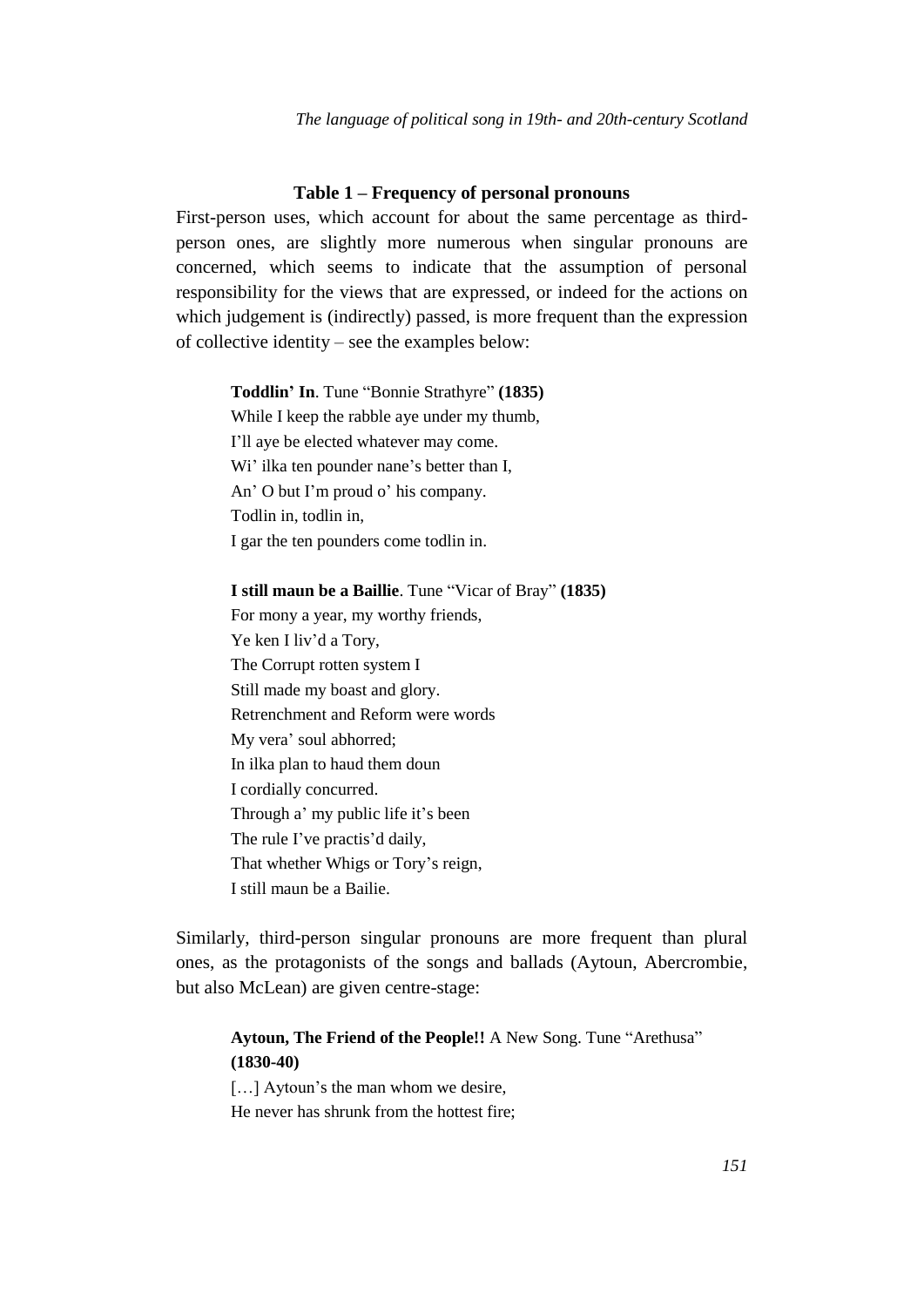#### **Hamish Henderson,** *John McLean's March* **(1948)**

[...] Great John MacLean has come hame tae the Clyde

First-person and third-person plural pronouns are about as frequent as second-person ones (both in singular and plural uses, though the former is only observed in the imitation of dialogue). This relative infrequency of second-person pronouns is probably related to the almost accusing tone which they can assume, such as in *Ye Jacobites by Name* (see Dury 2000: 169-171), and as the following two examples suggest:

#### **Abercromby's Answer, or The Exchequer Garland**.

Another excellent New Song. Tune "Arethusa". **(c. 1832)** 1 Ye Whigs of high and low degree, Come pipe all hands on deck d'ye see, And teach all the crew to sing out for me, "Huzzah for Abercrombie"! […] 4 So ye Reformers stand by me, And when I in Parliament shall be, Then you shall see what -you shall see, If you vote for Abercrombie!

**And ilka Mearns man and bairn, My Parody and Song shall learn (1830-50)** If you do not propose and elect him again, You disgrace the distinction of Mearns-shire men.

Within this framework, the infrequency of *thou* is also understood, which only occurs in poetic apostrophes, and contrasts with more frequent occurrences of *thee* and *thy* in pledges:

#### **The Scottish Emigrant's Farewell** (Alexander Hume, **1811-1859**)

Fareweel, fareweel, my native home

Thy lanely glens and heath-clad mountains

[...] Thou land wi' love an' freedom crown'd,

[...] My heart, aye Scottish to the core,

Shall cling to thee wi' warm devotion,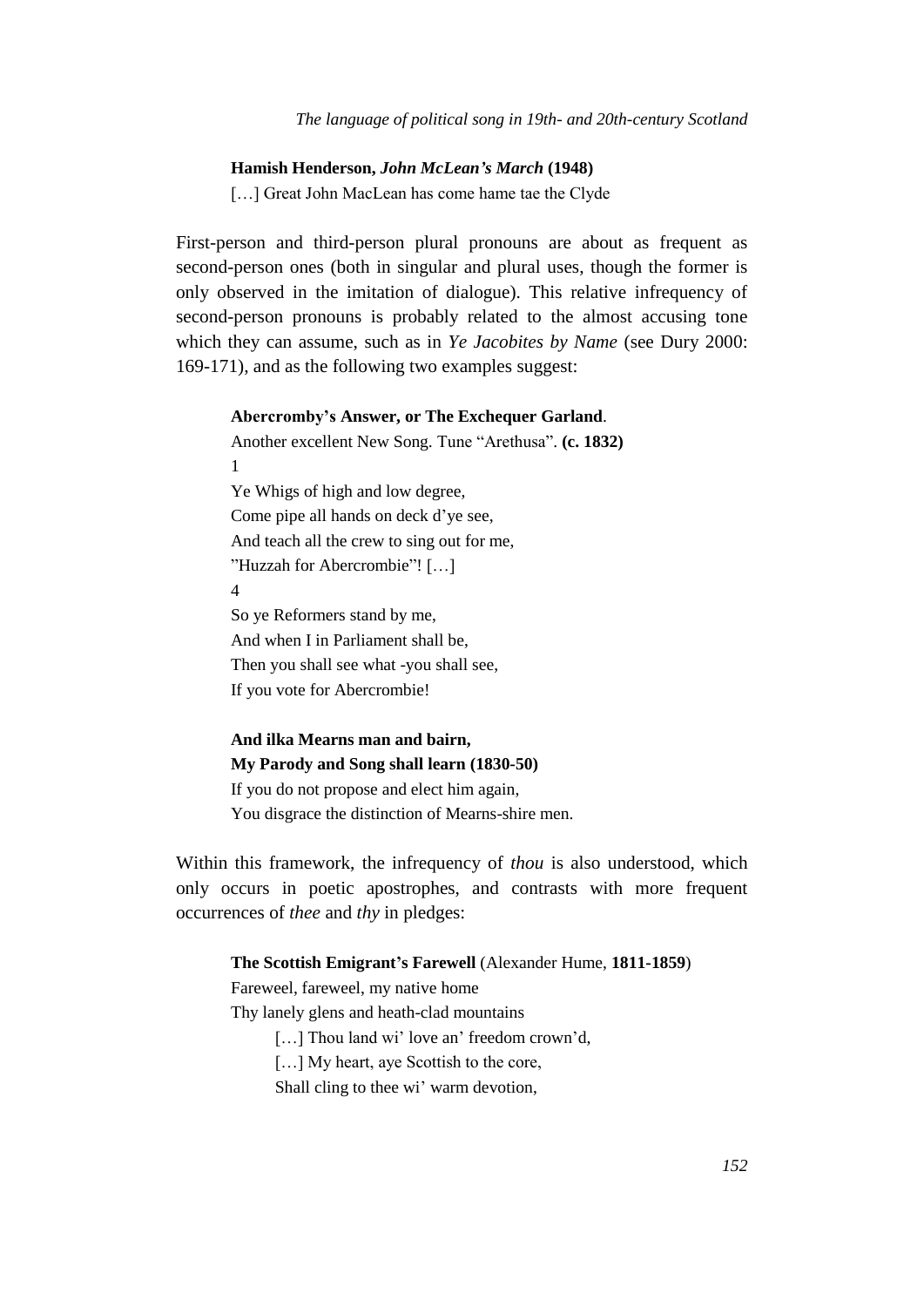As regards political labels, item frequency is of course dependent on the kind of materials included in the corpus, which  $-$  in turn  $-$  depends on the collection from which the corpus is derived: according to Table 2, Whigs appear to feature much more prominently than Tories or indeed Radicals, while Reformers is a label encompassing more than one approach to political issues.

| Label                                | <b>Occurrences</b> |
|--------------------------------------|--------------------|
| Whig(s)                              | 70                 |
| Lad(die)(s)                          | 49                 |
| Tory (-ies)                          | 47                 |
| Friend $(s)$ , freen $(s)$           | 40                 |
| Scots, Scotch, Scottish (-man, -men) | 27                 |
| Reformer(s)                          | 18                 |
| Radical(s)                           | 13                 |
| English                              | 6                  |
| <b>British</b>                       | 3                  |

## **Table 2 – Political and geographical labels recorded in the corpus under discussion**

Instances of the use of geopolitical labels are given below:

**Anither New Sang.** AIR "Wae betide the Whigs o' Fife." **(1830-40)** [...] A Scotsman!! wae's me for the same I thought that nane that owned the name Wad heard his kintra urge her claim, An' nae assistance brought her.

## **A NEW SONG. Dedicated to the Reform Committee of Dalkeith in honour of the triumph of Reform. (1832?)**

[...] Let Brougham and Grey, and a' that may, Stand true to British freedom,

To steer the helm o' the state,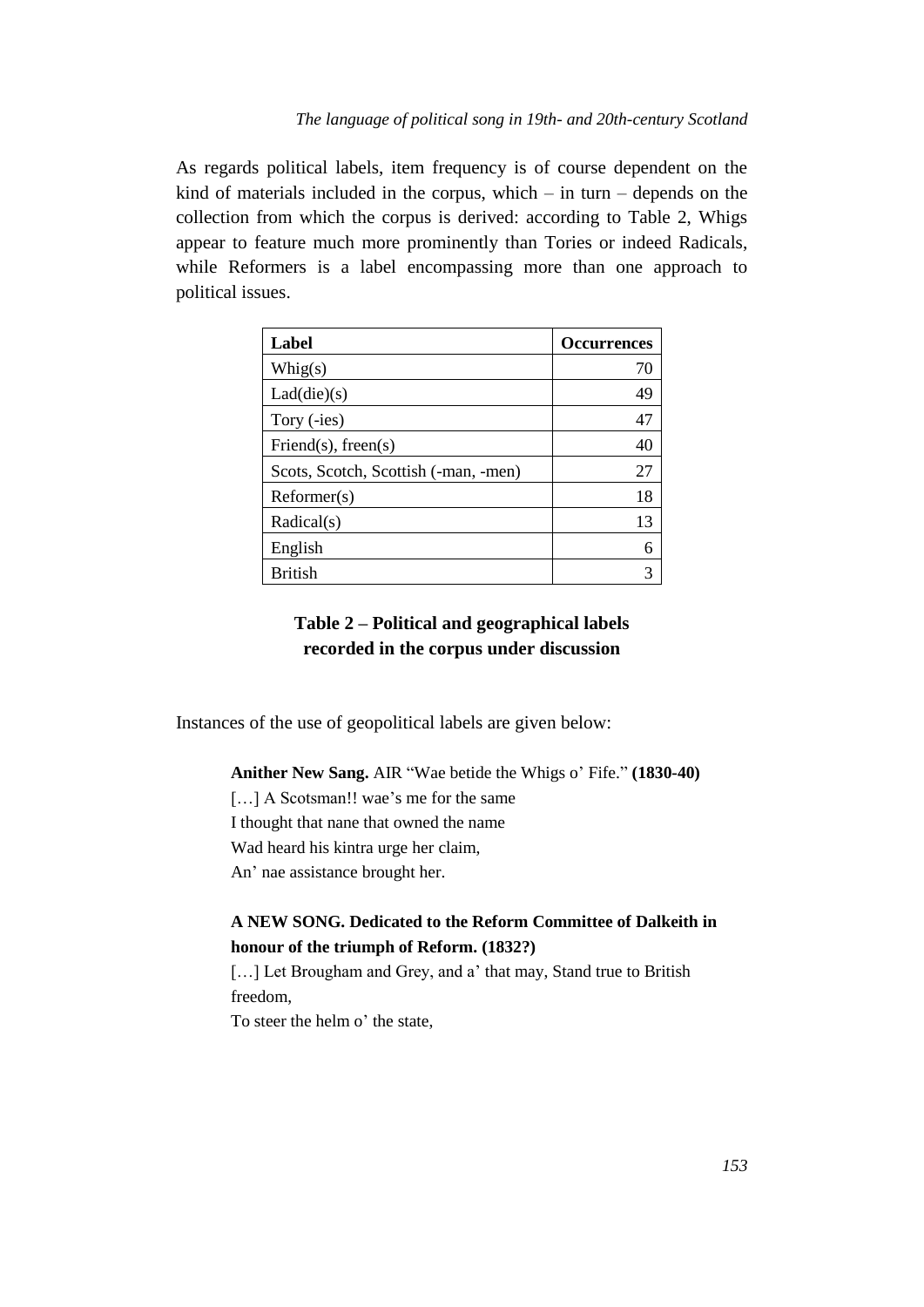## **HUZZA! FOR PROVOST SPITTAL!!!** AN EXCELLENT NEW

SONG. Tune "THE ARETHUSA." **(1833)**

[...] Reform's not worth a single fig, Unless it serve to help a Whig; With much ado, They carried it thro' For themselves alone, and not for you, You vile and low-bred Radical crew, That refuse to vote for Spittal.

Uses of 'friends', or 'freens', and 'lad(die)s', instead, shed light on the kind of positive face-enhancing moves that occur in this kind of persuasive texts:

**A New Whig Garland**. Tune "A begging we will go" **(1830-40)**

[...] If these our Members be, my lads, Our cannons loud shall roar, And open trade be carried on O'er all the Indian shore. Then honest lads, beware of lies, Believe no idle story, But strike at once for freedom' cause,

**Aytoun the Union Laddie**. Air "The New Highland Laddie" **(1830-40)** The Whigs think they are grand and great, But O they're proud and idly gaudy. How much unlike the manly gait Of Aytoun our dear Union Laddie! O my charming Union Laddie, Our meet and graceful Union Laddie; What man would e'er a Whig compare With Aytoun our dear Union Laddie!

Nor is national or indeed local identity contrasted with other labels when place names are employed; perhaps predictably, Scotland is the centre of attention, but this is not necessarily in opposition to English, British or other identities; the Highlands, however, elicit relatively little interest (see Table 3 below):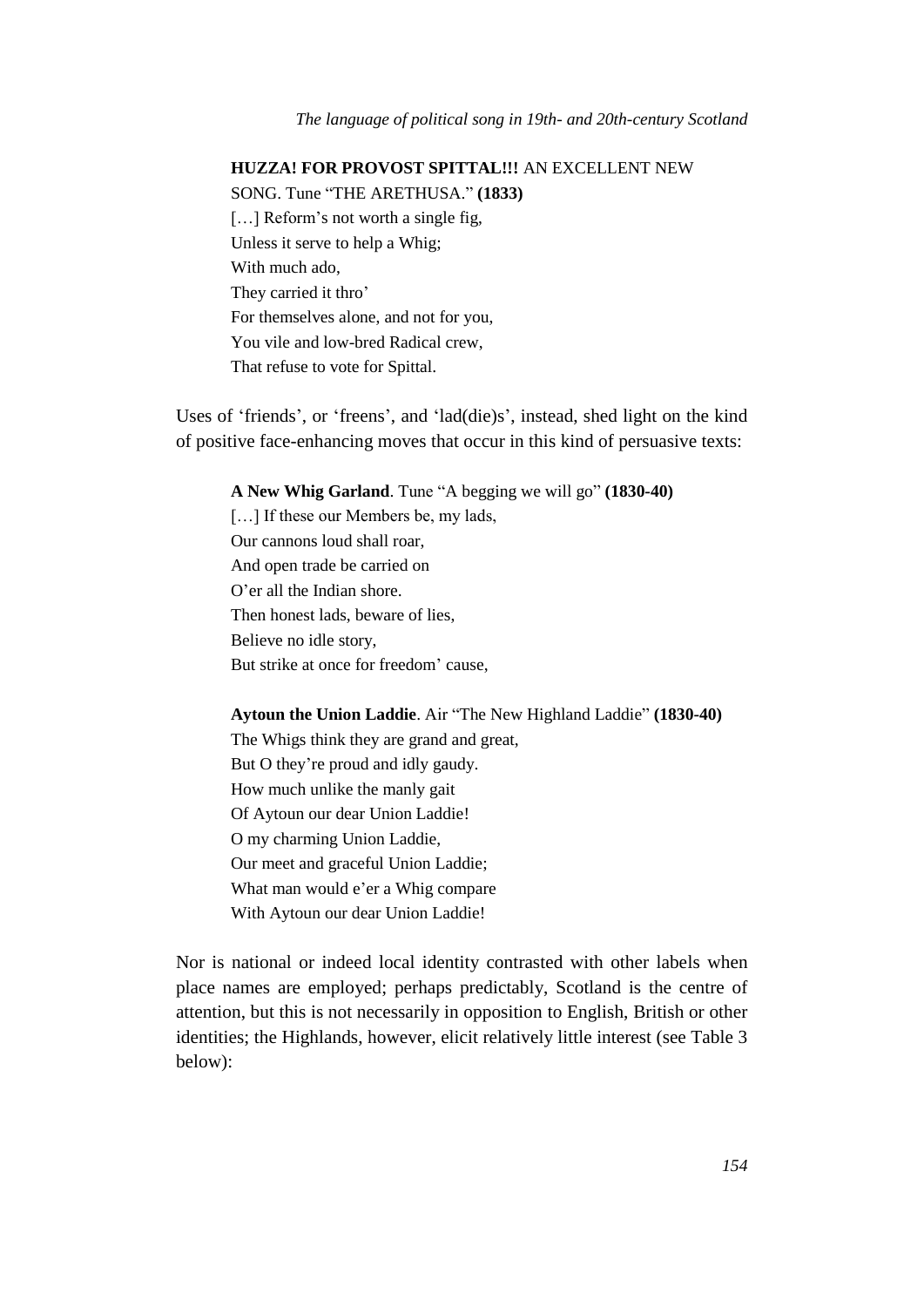| <b>Place Name</b>  | <b>Occurrences</b> |  |
|--------------------|--------------------|--|
| Scotland           | 23                 |  |
| <b>Britain</b>     |                    |  |
| Edinburgh          | 6                  |  |
| England            | 6                  |  |
| <b>Auld Reekie</b> | 5                  |  |
| France             | 4                  |  |
| Glasgow            | 4                  |  |
| Ireland            | 4                  |  |
| London             | 4                  |  |
| Scotia             | 4                  |  |
| America            | 3                  |  |
| Highland(s)        |                    |  |

*The language of political song in 19th- and 20th-century Scotland*

#### **Table 3 – Place names recorded in the corpus under discussion**

As for the poetic names *Scotia* and *Caledonia*, these occur in cases where the country is personalized and/or associated with its heroic past – an important feature in literary diction, but quite infrequent in folk culture, where Latinate forms are normally dispreferred:

#### **Dark Bonnymuir (1820)**

As evening dashed on the western ocean, Caledonia stood perched on the waves of the Clyde; […] No longer the enemies of justice and freedom, Shall make the sons of Scotia, in poverty to mourn;

**The Hale Rick-ma-Tick**. Air "Whole Hog or None" **(1879)** When first I heard the news I wi' joy did dance, sing and whistle, To see England's Rose sae nicely won by Scotia's hardy Thistle […] I dauner'd oot the ither day the length o' George's Square, To inspect the statues o' the great that I heard had been placed there, Whilst gazing in astonishment I felt stung to the quick, When I saw they hadna Rabbie Burns 'mang the hale rick-ma-tick.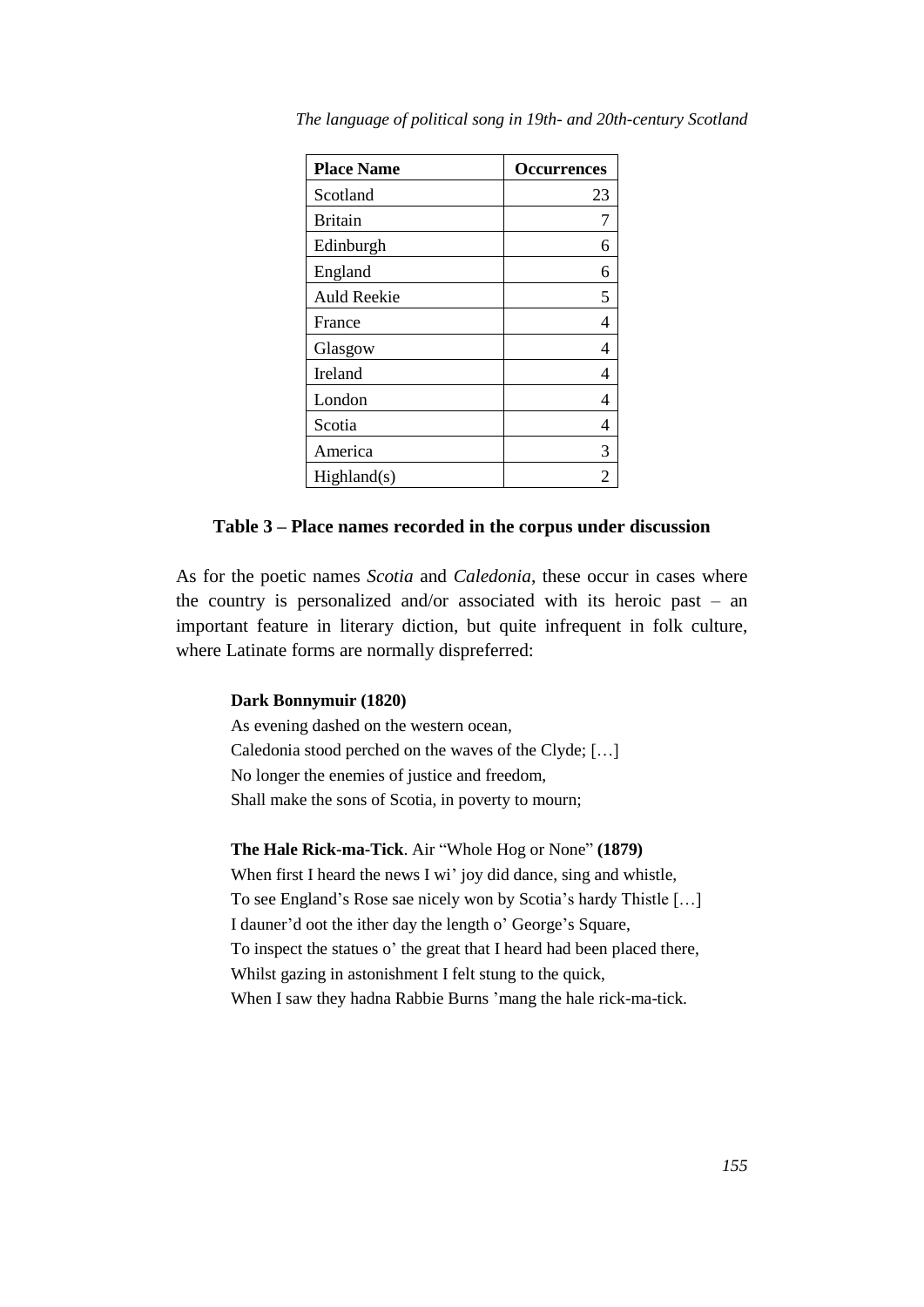## **2.2 Prophecies and exhortations (interjections, imperatives and modality)**

Argumentative discourse in politics aims to appeal to recipients, inviting them to share views and act accordingly; for this reason, we may expect involvement strategies like interjections and imperatives to occur quite frequently. In addition, deontic and dynamic modality may be expected to play an important part in the definition of projects, the outline of outcomes, and the expression of confidence in general.

An overview of the uses of modal auxiliaries, given in Table 4, shows the frequency with which promises and predictions account for a considerable part of instances:

| <b>Modal Auxiliary</b> | <b>Occurrences</b> |  |
|------------------------|--------------------|--|
| Will                   | 155                |  |
| Can                    | 78                 |  |
| Shall                  | 68                 |  |
| May                    | 63                 |  |
| Would, wad             | 53                 |  |
| Must                   | 48                 |  |
| Should                 | 29                 |  |
| Could                  | 19                 |  |
| Might                  | 11                 |  |

### **Table 4 – Modal auxiliaries in the corpus under discussion**

The case of *shall* is particularly striking, as it is quite infrequent in Scottish use, but in these texts it is seen to occur in significant pragmatic moves:

**Huzza! for Provost Aytoun!!** A New Song. Tune "The Arethusa" **(1833)**

[...] O Jamie Aytoun, worthy soul!

Head of the People and the Poll!

It seems at first a little droll

To call you Provost Aytoun.

Yet Provost you shall surely be,

Or woe unto the Thirty-three!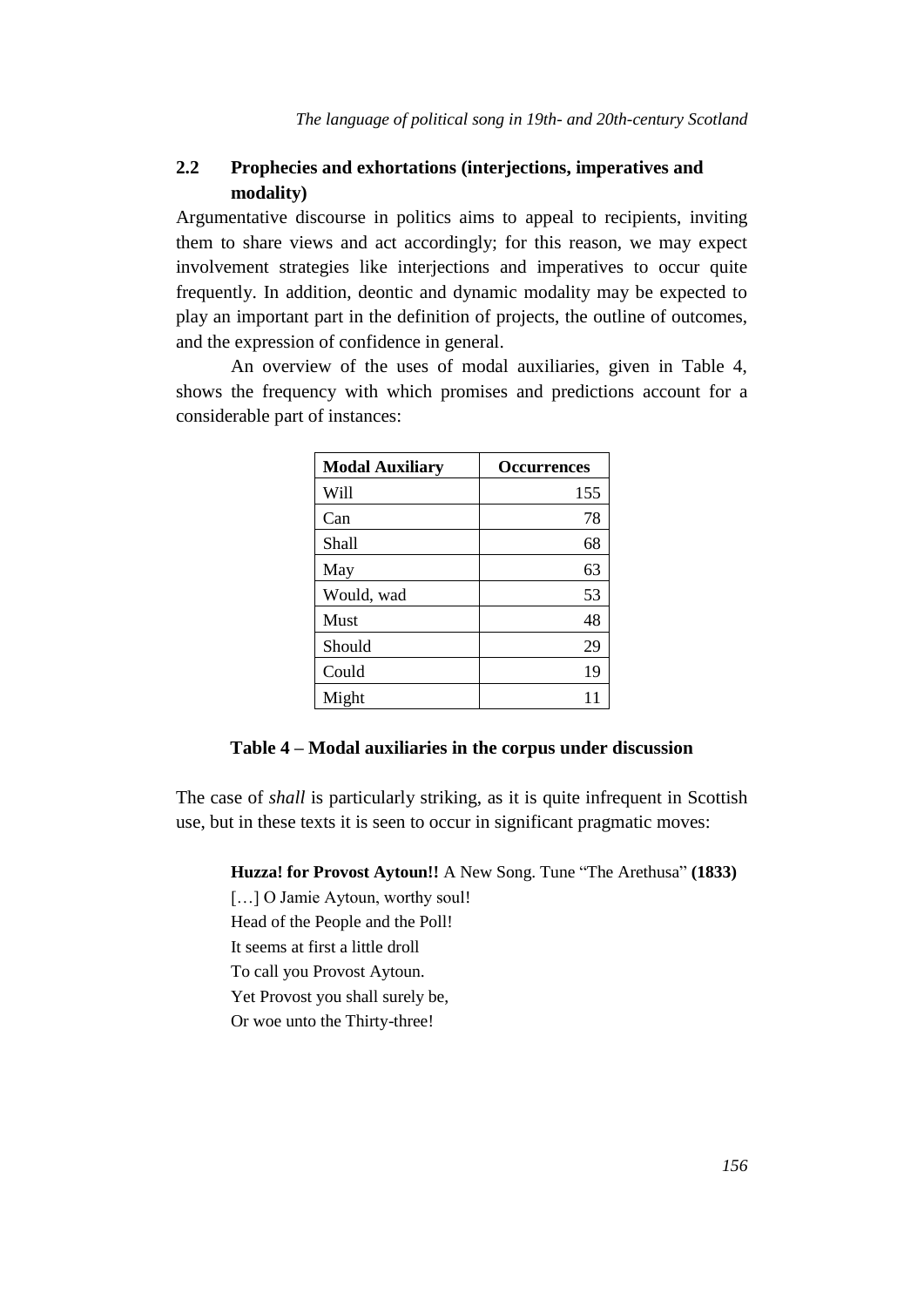**Aytoun, The Friend of the People!!** A New Song. Tune "Arethusa." **(1830-40)** [...] He's a friend to our cause. He shall gain applause; When the whigs against him shall take the field, Aytoun shall ne'er to their standard yield, Huzza for honest Aytoun. […] While we cry huzza for Aytoun. Freedom shall our watchword be, Our motto peace and liberty, For our banners we shall wave, O'er the heads of the brave; Our triumph then shall be complete, For the whigs will get a sad defeat, When the people cry for Aytoun.

On the other hand, uses of tentative forms in the conditional (*should*, *could*, *might*) are rather marginal, as argumentative discourse disfavours the expression of hesitation and uncertainty; even *may*, which is normally found in the expression of epistemic modality, is seen to occur here as the expression of heartfelt wishes:

#### **Young Jamie Aytoun**. Tune "Auld Rob Morris" **(1841)**

[...] Ye may think wi' ye're specks ye can see i' the dark, But Aytoun's no fit for my Parliament wark: I rather wad want than hae him for a year? Sae mair of Jem Aytoun I never will hear.

## **Huzza for Reform and the Garland of Green!** A New Song. Tune "Sprig of Shillelah" **(1830-40)**

Let them boast of the Shamrock, the Thistle, and Rose, I sing of what's fairer then any of those? Of the cause of Reform and the Garland of Green: For green is the colour that gladdens the sight, 'Tis the Livery of Nature - 'tis Aytoun's delight, And long may that colour triumphant adorn, The HERO by whom 'tis so worthily worn, Then Huzza for Reform and the Garland the Green!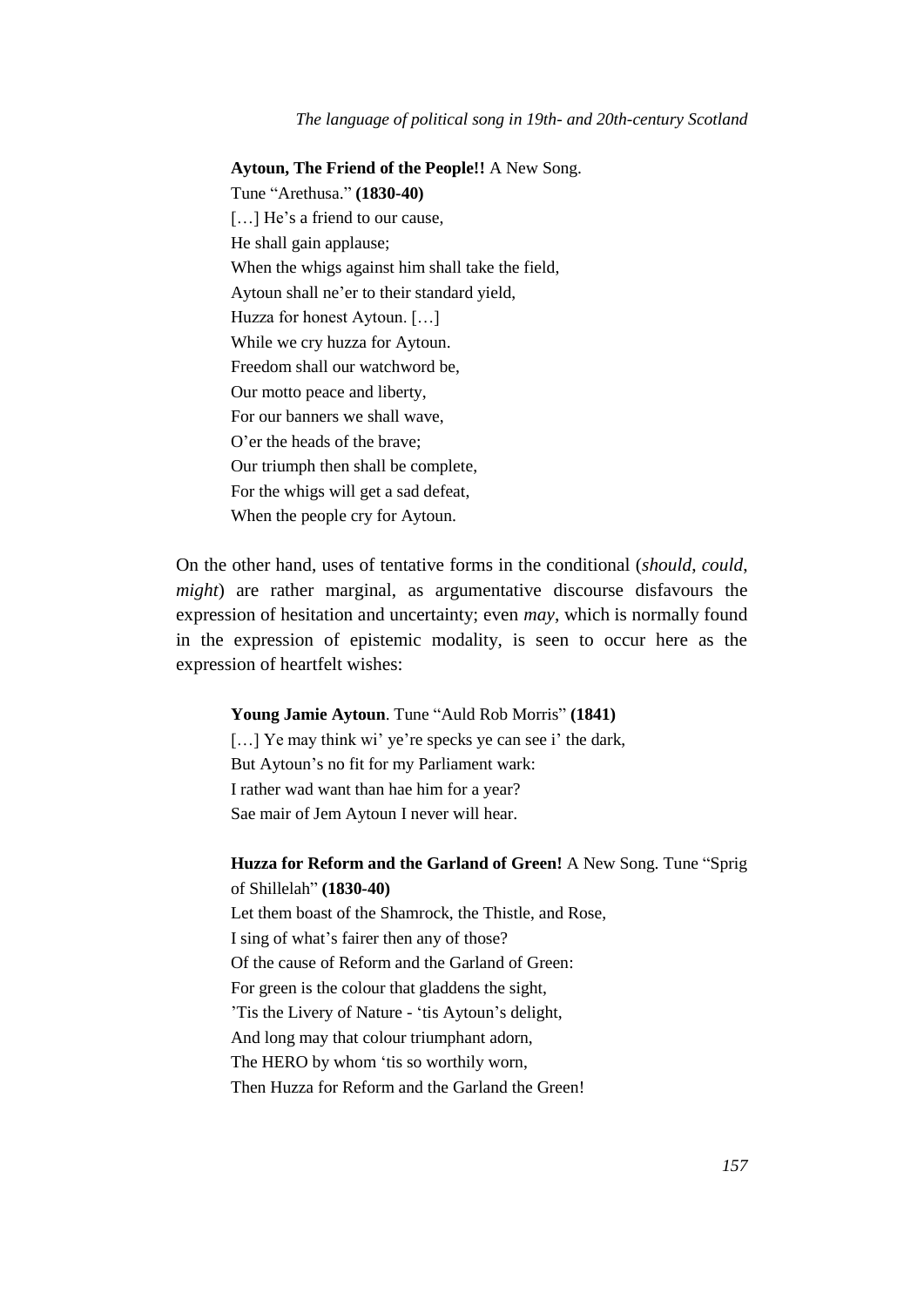As for imperatives, it is interesting to note the frequency of the verb *come*, which invites proximity: not only are listeners encouraged to approach the singer to listen to the song, they are encouraged to stand by his views (and sing along, a powerful token of active participation), as expressed also with uses of *join* (see Table 5):

### **Huzza! for Provost Aytoun!!** A New Song.

Tune "The Arethusa" **(1833)** I. COME all Reformers, sing again, For what Reformer can refrain, On hearing the heart-string strain, Huzza for honest Aytoun?

**The Downfall of Spittal!** A New Song. Tune "Which Nobody Can Deny" **(1833-37)**

[...] COME join in my chorus, true Aytounites all, And sing of our triumph and SPITTAL'S down-fall,

## **New Political Song, All about John Murray, the Piper, and Mr Aytoun, the Friend of the People, and Staunch Reformer (1839-1841)**

Come join in my song, All people who long To see Pensions cut off with a sweep,

| <b>Imperatives</b> | <b>Occurrences</b> | <b>Exhortations</b> | <b>Occurrences</b> |
|--------------------|--------------------|---------------------|--------------------|
| Come               | 77                 | Hurrah              | 15                 |
| Sing               | 36                 | Cheer(s)            |                    |
| Go                 | 23                 | Huzzah              |                    |
| Vote, v.           | 22                 |                     |                    |
| Join               | 8                  |                     |                    |
| March, v.          |                    |                     |                    |
| Kick, v.           |                    |                     |                    |

**Table 5 – Imperatives and exhortations recorded in the corpus under discussion**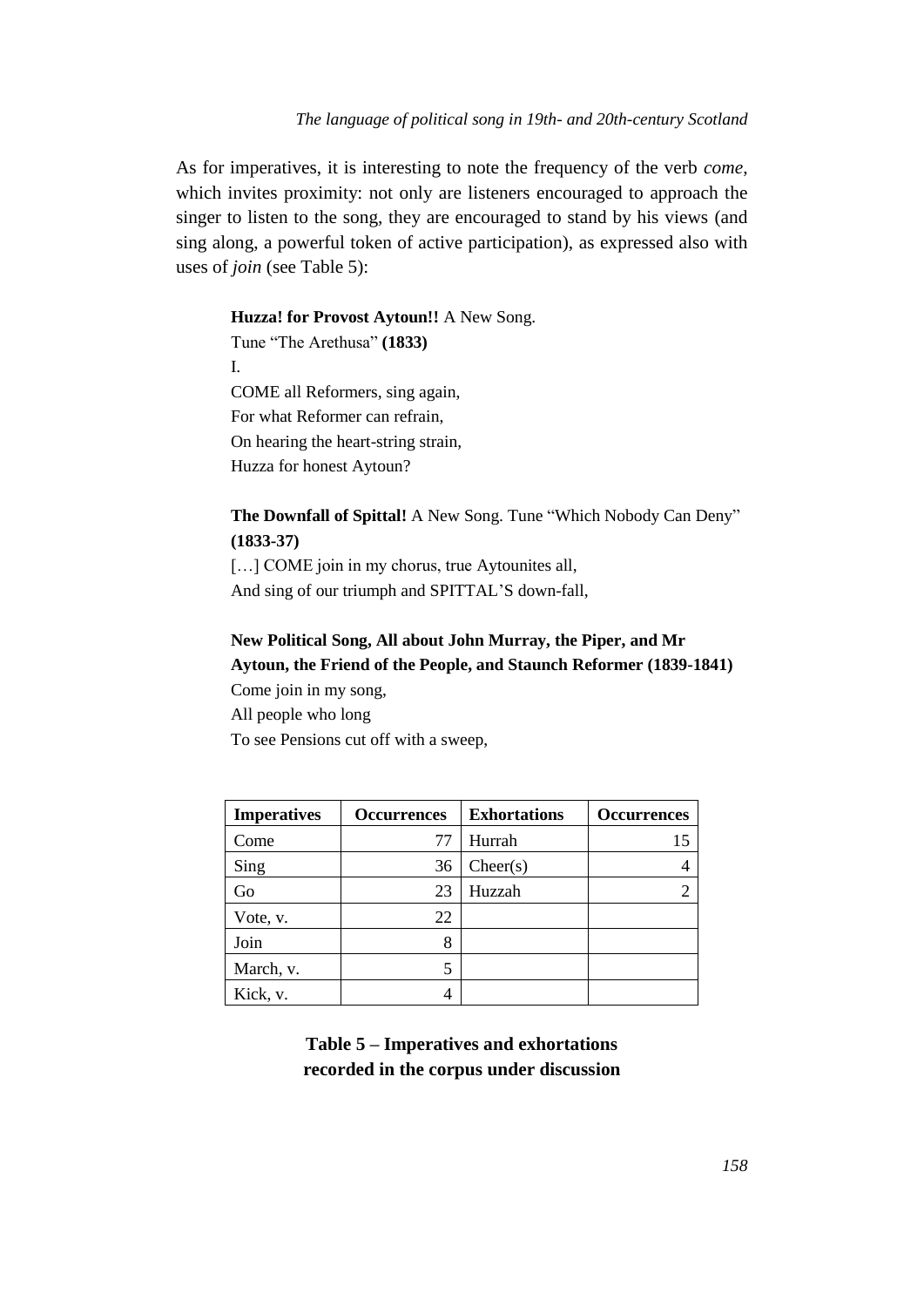#### *The language of political song in 19th- and 20th-century Scotland*

*Sing* is of course the main verb that can be associated with this text type, to which cheers and cries of hurrah are added for the expression of enthusiastic support:

### **Answer for the Whigs (1830-40)**

[...] when the lovely Bill appears, The Bill of true Reform, We'll up and sing unto our Peers, And so avert the storm

#### **Aytoun, The Friend of the People!!** A New Song.

Tune "Arethusa" **(1830-40)** Come all Reformers of the Town, Since Jeffrey now has got the Gown, And pitch your voice to the highest tone, To sing huzza for Aytoun.

#### **The Hale Rick-ma-Tick**. Air "Whole Hog or None" **(1879)**

Attention, freens, and listen while I sing to yon a sang, And tell ye what I think is richt, and what I think is wrang, Owre a' the principal topics, I'll rin in succession quick, And gi'e you my opinion o' the hale rick-ma-tick. So then, freens, I pray you give attention, And many various subject I unto you will mention, So list while I lean upon my old fashioned stick, $9$ And I'll gi'e ye my opinion on the hale rick-ma-tick.

### **2.3 Freedom is a noble thing – evaluative language in political song**

The emotional expressions of support we saw above suggest that, in the case of songs and ballads, political discourse does not rely exclusively on rational argumentation; in this respect, a study of evaluative language can be useful, starting from the nouns and adjectives that feature more prominently in the texts, according to the word list that a concordancing programme (in this case, WordSmith Tools 4.0) enables to create – see Table 6.

<sup>&</sup>lt;sup>9</sup> This evokes the stereotypical image of the nineteenth-century ballad singer, Glasgow's epic figure of Hawkie (see Dossena 2010).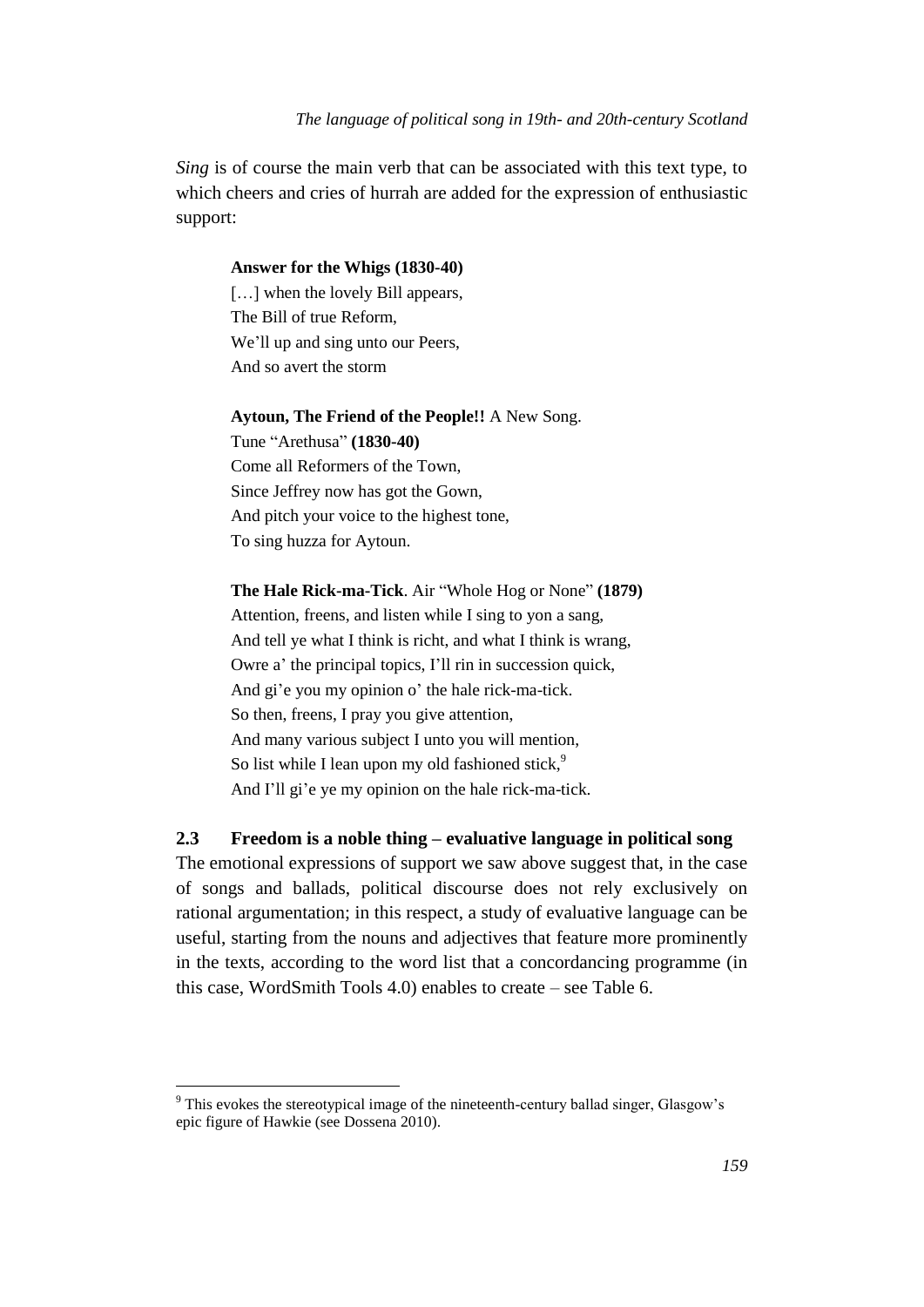| <b>Lexical Item</b>     | <b>Occurrences</b> |  |
|-------------------------|--------------------|--|
| Heart(s), $(-y, -less)$ | 42                 |  |
| Good                    | 36                 |  |
| Freedom                 | 30                 |  |
| Honest(y)               | 25                 |  |
| Brave                   | 22                 |  |
| Land                    | 18                 |  |
| People                  | 17                 |  |
| Right(s)                | 12                 |  |
| Free                    | 9                  |  |
| Liberty                 | 9                  |  |
| Mind                    | 8                  |  |
| Bonnie                  | 7                  |  |
| Justice                 | 6                  |  |
| Braw                    | 3                  |  |
| Slave                   | 3                  |  |
| Servant                 | 0                  |  |
| Slavery                 |                    |  |

*The language of political song in 19th- and 20th-century Scotland*

## **Table 6 – Lexical items expressing (evaluated) concepts and commitment**

Among these lexical items, the relative frequency of *heart* suggests that feelings are expected to play a considerable part in political decisions, though rational considerations concerning *honesty* and *justice* are also very important. As for the object on which this powerful emotional investment is made, *freedom* is of course the key element; *liberty* occurs much less frequently on account of its more abstract value. *Land*, *people*, *rights* and what is *right* are crucial, and they get emphasized to stress the collective interest of an overarching project. On the other hand, *slaves*, *slavery* and indeed *servants* hardly make any appearance in the corpus – freedom is to be pursued, but the condition from which emancipation is desired, is not made explicit. $10$ 

<sup>&</sup>lt;sup>10</sup> Interestingly, McAllister (2012) highlights important links between Burns's poetry (and, in particular, *Scots wha hae*) and the American emancipation movement in the 1820s.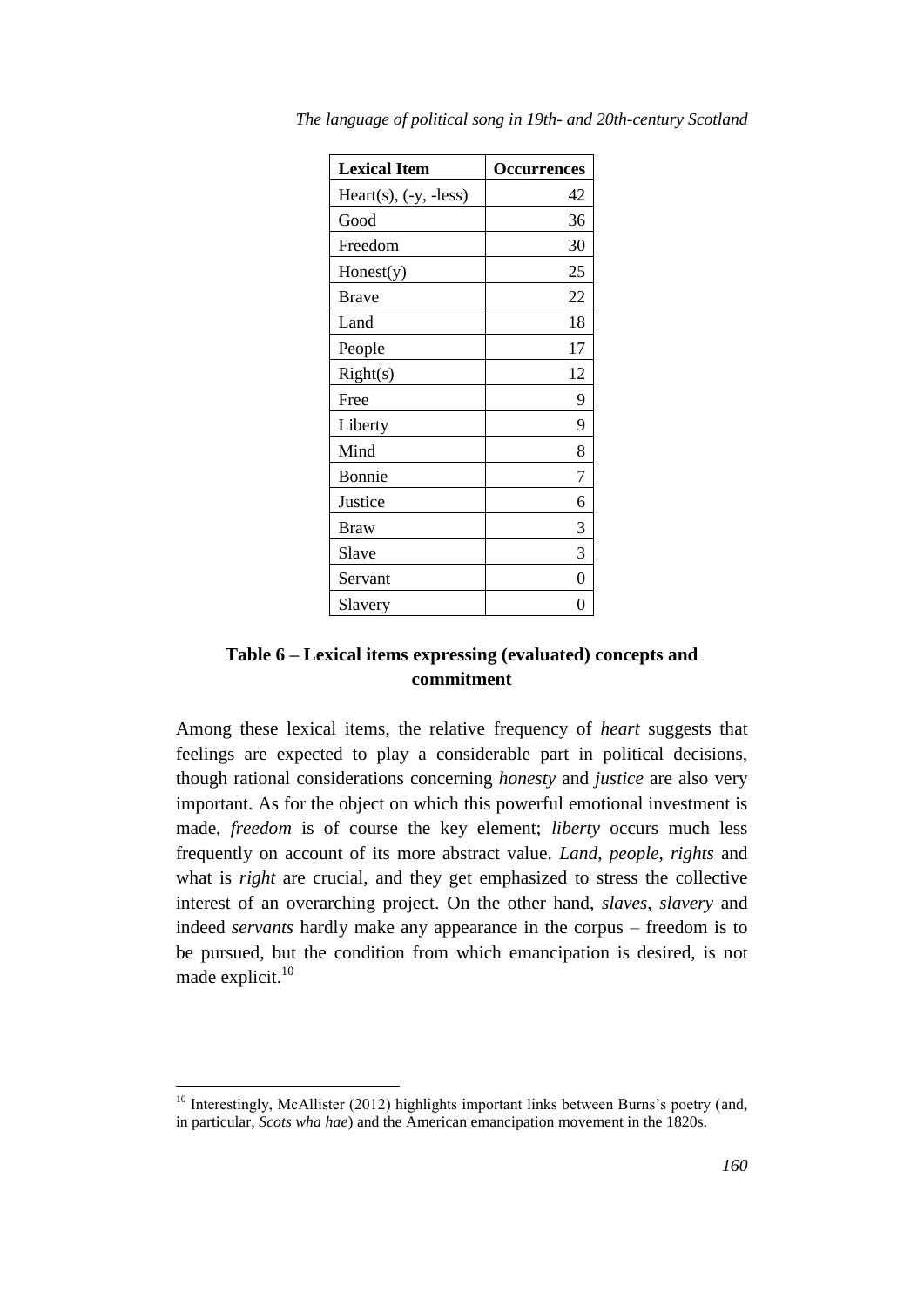### **Answer for the Whigs (1830-40)**

In truth, good sir, we gladly hear, Good honest Ayton's praise; But much we marvel at your jeer On Whigs of our own days. How much in freedom's sacred cause, Life's energies they spend; [...] Good sir, in freedom's cause No banners black are seen;

### **The Bells are a' ringing (1832)**

[...] O yes, the news indeed are great, For the noble Earl Grey Has made the Bills for to pass, And freedom's won the day. There is mirth and there is joy, In cottage and in hall; For Liberty bids us rejoice, And we obey her call.

### **2.4 Humour and nostalgia**

 $\overline{a}$ 

Going beyond mere quantitative findings concerning lexical choices, it is striking to see how more extensive discourse stretches contribute to the persuasive force of the texts: irony and indeed sarcasm are powerful tools of political discourse, as witnessed by the constant popularity of cartoons and caricatures.<sup>11</sup> Verbal aggression contrasts with nostalgia, but both may be tokens of resistance: in emigrants' songs, comments like 'yet still the blood is strong' (*Canadian Boat Song*, 1829) promise the preservation of memory, which may one day be the starting point of a return journey, whether real or metaphorical.<sup>12</sup> At the same time, instances of self-evident mock philosophy like 'ye cannae spend a dollar when ye're deid' (*Ding Dong Dollar*) appeal to the 'pith of sense' to which already Burns had appealed in his *A Man's a Man for a' that*. Indeed, metaphors and hyperbolic uses provide the linguistic texture by means of which meanings are made memorable: involvement is also a function of the way in which words can be recognized, made personal and perhaps repeated to another listener, so that the message

 $11$  See for instance the political cartoons concerning the Red Clydeside movement at [http://gdl.cdlr.strath.ac.uk/redclyde/redclyindexcartoons.html.](http://gdl.cdlr.strath.ac.uk/redclyde/redclyindexcartoons.html)<br><sup>12</sup> On the (rederainty of the forest contract of the contract of the forest contract of the contract of the contract of the contract of the contract of the c

<sup>12</sup> On the (re)construction of identity see Dossena (2012) and Dossena (forthcoming).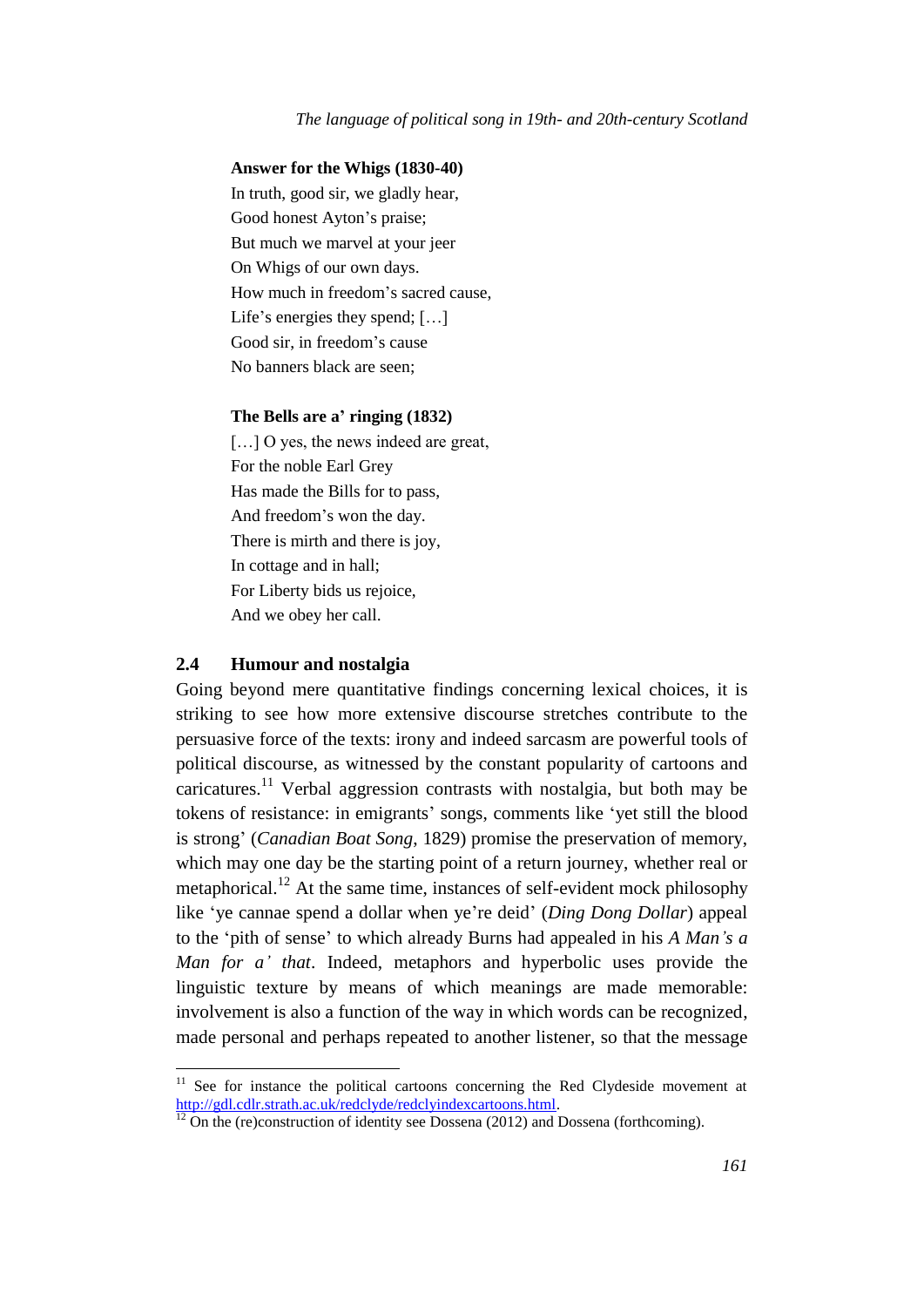may spread further and be adapted to other contexts, such as in the case of the recent *Road of Tears*, by the Battlefield Band (2006) in which the Highland Clearances, the forced removal of the Cherokees (the 'trail of tears'), and the 2003 invasion of Iraq are seen as events whose common denominator is oppression:

#### **The Battlefiled Band,** *The Road of Tears* **(2006)**

They came at dawn from out the darkness Swords and torches in their hands They said it was the chieftains orders Clear the hillsides and the glens No more we'd smell the broom and the heather Share the bannock with our kin Be laid to rest beside our fathers It almost broke our hearts and minds To board the ship, the ship of tears, To board the ship, the ship of tears

We crossed the sea to flee the hunger Wasted rags of skin and bone The fields we left were black and barren A ravaged land no longer home The coffin ships were filled with mourning We'd one last look back to the land The quiet men, the women keening It almost broke our hearts and minds To leave the fields. the fields of tears, To leave the fields, the fields of tears

They came in floods in covered wagons Drove across our ancient lands They said to scorn our elders wisdom Take the path their lord commands They stole our hills, they stole our rivers The mother earth with whom we're joined They lead us from our spirit fathers It almost broke our hearts and minds To walk the trail, the trail of tears, To walk the trail, the trail of tears

They came in hordes across the desert Storms of dust that sear the skin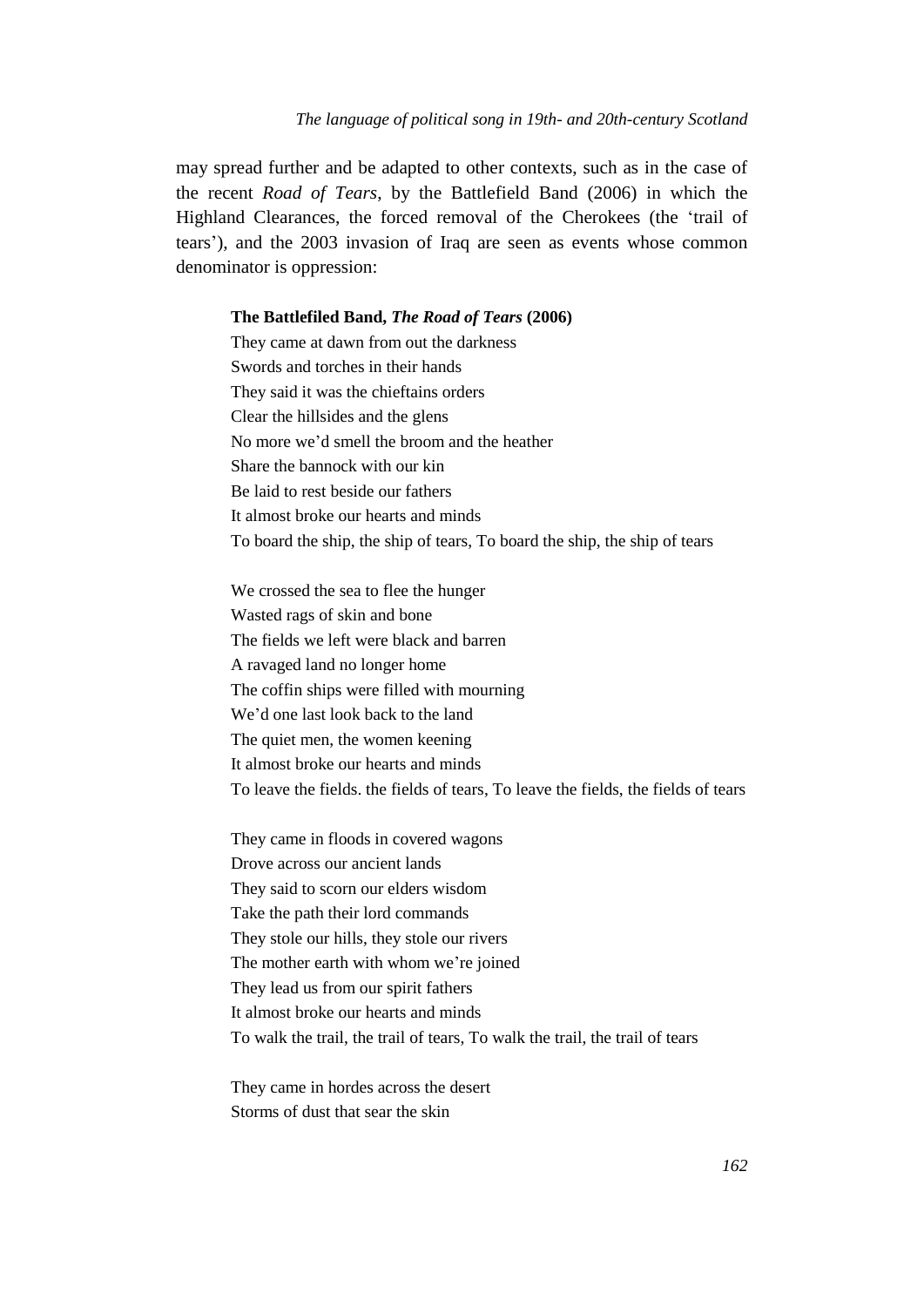They said they'd come for our oppressor

They would make a meal of him

They said that we would earn our freedom

And come to see their way is right

But still we weep and we are bleeding

They have not won our hearts and minds

We're on the road, the road of tears, We're on the road, the road of tears It never ends the road of tears, the road of tears, the road of tears

## **3 Concluding remarks**

Song and music have always played a remarkable part in Scotland's history – not only for the contribution given to the different political movements by stirring tunes (not least based on pibroch music) and powerful lyrics, but also on account of the symbolic value that music can have: it is probably no accident that the 1707 Union was seen as 'the end to an auld song', in the words with which Chancellor Seafield closed the final session of the Scottish Parliament, while at the opening of the new session, on 1 July 1999, MSPs joined Sheena Wellington in her rendition of Burns's *A Man's a Man for a' that*.

Poetry and lyrics have often been cognate expressions of feelings and argumentation: their study cannot therefore be merely quantitative; the way in which lexical items concur to the definition of stance and evaluate concepts, supporters, and opponents results in a complex network in which also syntax and indeed choice of code play fundamental roles. In this overview I have attempted to highlight some traits occurring in nineteenthcentury texts and relate them to much more modern ones: within this framework, the strategies contributing to the definition of socio-spatial identity have appeared to be particularly interesting, as proximity seems to be construed on the basis of (supposedly) shared opinions and evaluations. In these texts both singers and listeners are expected to be  $-$  quite literally  $-$ 'on the same page'; only in relatively few cases do we come across persuasive texts which aim to change the listeners' views: most of them aim to reinforce consensus, and actually encourage solidarity, perhaps the main object of truly democratic political discourse.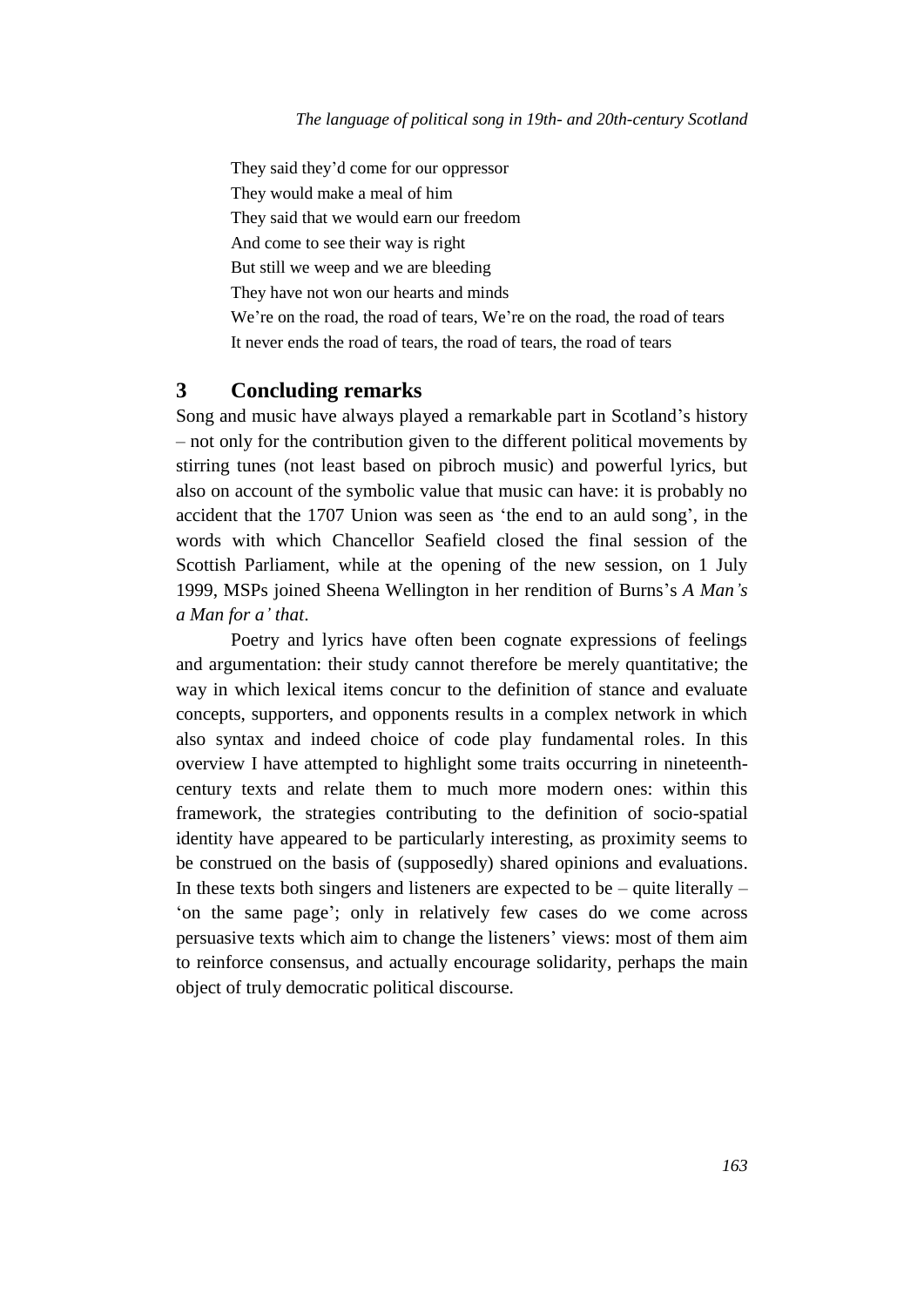## **References**

Primary sources

- Glasgow Song Guild 1962. *Ding Dong Dollar: Anti-Polaris and Scottish Republican Songs*. Folkways Records, [http://www.folkways.si.edu/albumdetails.aspx?itemid=1016.](http://www.folkways.si.edu/albumdetails.aspx?itemid=1016)
- Ross, Raymond (ed.) 2000. *Hamish Henderson: Collected Poems and*

*Songs*. Edinburgh: Curly Snake.

*The Voice of Radicalism*, University of Aberdeen,

[http://www.abdn.ac.uk/radicalism/introduction.shtml.](http://www.abdn.ac.uk/radicalism/introduction.shtml)

### *Secondary sources*

- Bamford, Julia, Franca Poppi and Davide Mazzi (eds.) Forthcoming. *Space, Place and the Discursive Construction of Identity*. Bern: Peter Lang.
- Bort, Eberhard (ed.) 2011.*'Tis Sixty Years Since: The 1951 Edinburgh People's Festival Ceilidh and the Scottish Folk Revival*. Ochtertyre: Grace Note.
- Di Martino, Gabriella and Maria Lima (eds.) 2000. *English Diachronic Pragmatics*. Napoli: CUEN.
- Donaldson, William 1989. *The Language of the People. Scots Prose from the Victorian Revival* Aberdeen: Aberdeen University Press.
- Dossena, Marina 2010. '"A steedy hand, a geasend throat, a dry heart and an empty pip": Scots and Vernacular Features in William Cameron's Letters'. In Millar (2010): 122-142.
- Dossena, Marina 2011. 'Power to the Singers: Scots, English, Politics and Policies'. *The Bottle Imp* 9, May 2011, [http://www.arts.gla.ac.uk/ScotLit/ASLS/SWE/TBI/TBIIssue9/Dosse](http://www.arts.gla.ac.uk/ScotLit/ASLS/SWE/TBI/TBIIssue9/Dossena.html) [na.html.](http://www.arts.gla.ac.uk/ScotLit/ASLS/SWE/TBI/TBIIssue9/Dossena.html)
- Dossena, Marina 2012. '"A highly poetical language"? Scots, Burns, Patriotism and Evaluative Language in Nineteenth-century Literary Reviews and Articles'. In Percy and Davidson (2012): 99-119.
- Dossena, Marina Forthcoming. 'Tales of the New World: The Linguistic Construction of Identity between Psychological Proximity and Geographical Distance'. In Bamford, Poppi and Mazzi (forthcoming).
- Dury, Richard 2000. 'Pronouns of Address in Early Modern English: The Use of Oblique Forms'. In Di Martino and Lima (2000): 159-176.

*The Word on the Street*, National Library of Scotland, [http://digital.nls.uk/broadsides/index.html.](http://digital.nls.uk/broadsides/index.html)